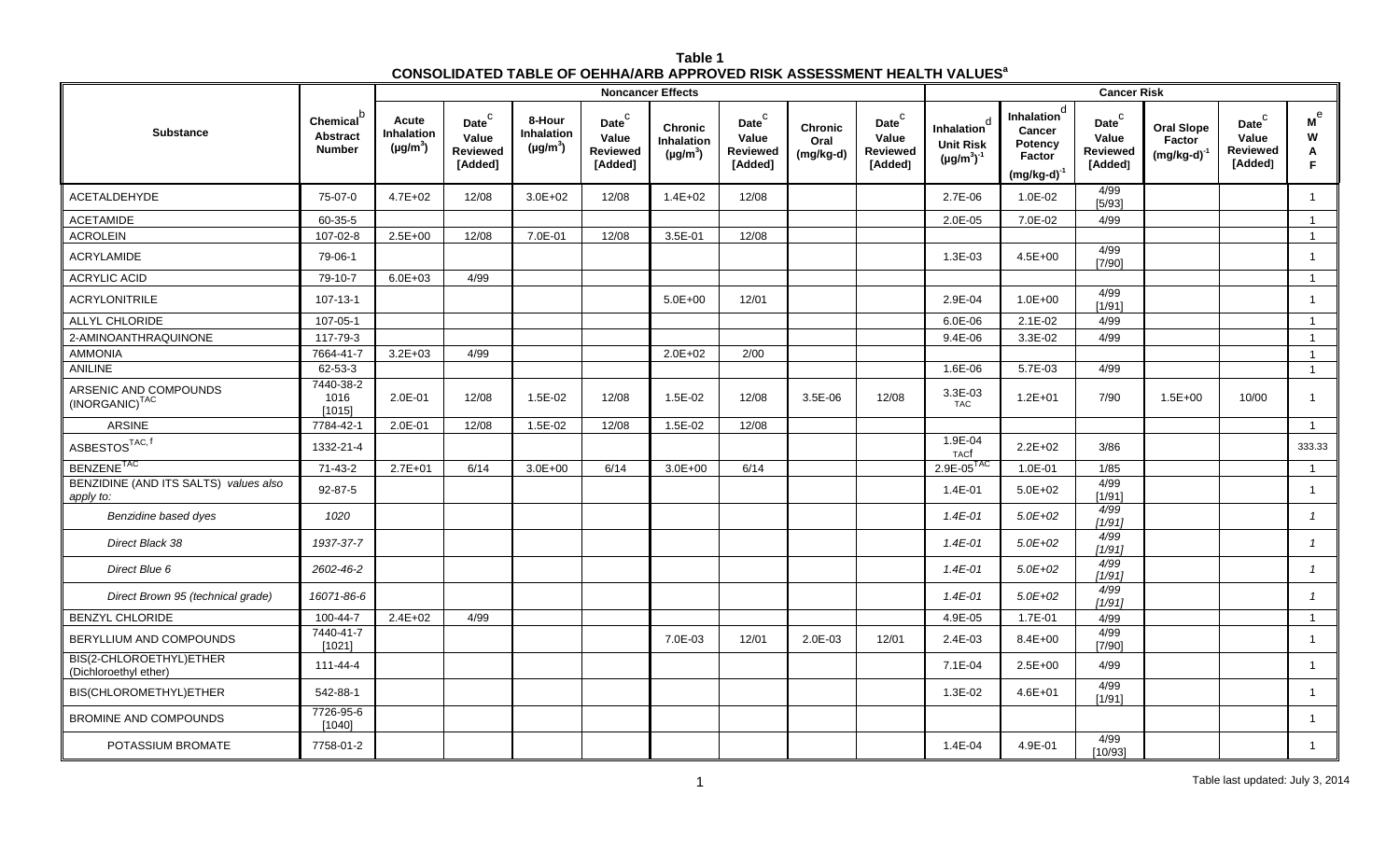| Table 1                                                                             |  |
|-------------------------------------------------------------------------------------|--|
| CONSOLIDATED TABLE OF OEHHA/ARB APPROVED RISK ASSESSMENT HEALTH VALUES <sup>a</sup> |  |

|                                                             |                                                  |                                             |                                                          |                                       |                                                   | <b>Noncancer Effects</b>                             |                                                            |                                     |                                                   |                                                                  |                                                                                   | <b>Cancer Risk</b>                                       |                                                 |                                                   |                                     |
|-------------------------------------------------------------|--------------------------------------------------|---------------------------------------------|----------------------------------------------------------|---------------------------------------|---------------------------------------------------|------------------------------------------------------|------------------------------------------------------------|-------------------------------------|---------------------------------------------------|------------------------------------------------------------------|-----------------------------------------------------------------------------------|----------------------------------------------------------|-------------------------------------------------|---------------------------------------------------|-------------------------------------|
| <b>Substance</b>                                            | Chemical $b$<br><b>Abstract</b><br><b>Number</b> | Acute<br><b>Inhalation</b><br>$(\mu g/m^3)$ | Date <sup>C</sup><br>Value<br><b>Reviewed</b><br>[Added] | 8-Hour<br>Inhalation<br>$(\mu g/m^3)$ | Date <sup>C</sup><br>Value<br>Reviewed<br>[Added] | <b>Chronic</b><br><b>Inhalation</b><br>$(\mu g/m^3)$ | $\mathsf{Date}^\mathsf{C}$<br>Value<br>Reviewed<br>[Added] | <b>Chronic</b><br>Oral<br>(mg/kg-d) | Date <sup>C</sup><br>Value<br>Reviewed<br>[Added] | h<br><b>Inhalation</b><br><b>Unit Risk</b><br>$(\mu g/m^3)^{-1}$ | <b>Inhalation</b> <sup>d</sup><br>Cancer<br>Potency<br>Factor<br>$(mg/kg-d)^{-1}$ | Date <sup>C</sup><br>Value<br><b>Reviewed</b><br>[Added] | <b>Oral Slope</b><br>Factor<br>$(mg/kg-d)^{-1}$ | Date <sup>C</sup><br>Value<br>Reviewed<br>[Added] | $\mathsf{M}^\Theta$<br>W<br>Α<br>F. |
| $1,3$ -BUTADIENE $^{TAC}$                                   | 106-99-0                                         | $6.6E + 02$                                 | 7/13                                                     | $9.0E + 00$                           | 7/13                                              | $2.0E + 00$                                          | 7/13                                                       |                                     |                                                   | 1.7E-04<br><b>TAC</b>                                            | 6.0E-01                                                                           | 7/92                                                     |                                                 |                                                   | $\overline{1}$                      |
| CADMIUM AND COMPOUNDS <sup>TAC</sup>                        | 7440-43-9<br>[1045]                              |                                             |                                                          |                                       |                                                   | 2.0E-02                                              | 1/01                                                       | 5.0E-04                             | 10/00                                             | 4.2E-03<br><b>TAC</b>                                            | $1.5E + 01$                                                                       | 1/87                                                     |                                                 |                                                   | $\overline{1}$                      |
| CAPROLACTAM                                                 | 105-60-2                                         | $5.0E + 01$                                 | 10/13                                                    | 7.0E+00                               | 10/13                                             | $2.2E + 00$                                          | 10/13                                                      |                                     |                                                   |                                                                  |                                                                                   |                                                          |                                                 |                                                   |                                     |
| <b>CARBON DISULFIDE</b>                                     | $75-15-0$                                        | $6.2E + 03$                                 | 4/99                                                     |                                       |                                                   | $8.0E + 02$                                          | 5/02                                                       |                                     |                                                   |                                                                  |                                                                                   |                                                          |                                                 |                                                   | $\overline{1}$                      |
| <b>CARBON MONOXIDE</b>                                      | 630-08-0                                         | $2.3E + 04$                                 | 4/99                                                     |                                       |                                                   |                                                      |                                                            |                                     |                                                   |                                                                  |                                                                                   |                                                          |                                                 |                                                   | $\overline{1}$                      |
| CARBON TETRACHLORIDE <sup>TAC</sup><br>(Tetrachloromethane) | 56-23-5                                          | $1.9E + 03$                                 | 4/99                                                     |                                       |                                                   | $4.0E + 01$                                          | 1/01                                                       |                                     |                                                   | 4.2E-05<br><b>TAC</b>                                            | 1.5E-01                                                                           | 9/87                                                     |                                                 |                                                   | $\overline{1}$                      |
| <b>CHLORINATED PARAFFINS</b>                                | 108171-26-<br>2                                  |                                             |                                                          |                                       |                                                   |                                                      |                                                            |                                     |                                                   | 2.5E-05                                                          | 8.9E-02                                                                           | 4/99                                                     |                                                 |                                                   | $\overline{1}$                      |
| <b>CHLORINE</b>                                             | 7782-50-5                                        | $2.1E + 02$                                 | 4/99                                                     |                                       |                                                   | 2.0E-01                                              | 2/00                                                       |                                     |                                                   |                                                                  |                                                                                   |                                                          |                                                 |                                                   | $\overline{1}$                      |
| <b>CHLORINE DIOXIDE</b>                                     | 10049-04-4                                       |                                             |                                                          |                                       |                                                   | 6.0E-01                                              | 1/01                                                       |                                     |                                                   |                                                                  |                                                                                   |                                                          |                                                 |                                                   | $\overline{1}$                      |
| 4-CHLORO-O-PHENYLENEDIAMINE                                 | 95-83-0                                          |                                             |                                                          |                                       |                                                   |                                                      |                                                            |                                     |                                                   | 4.6E-06                                                          | 1.6E-02                                                                           | 4/99                                                     |                                                 |                                                   | $\overline{1}$                      |
| CHLOROBENZENE                                               | 108-90-7                                         |                                             |                                                          |                                       |                                                   | $1.0E + 03$                                          | 1/01                                                       |                                     |                                                   |                                                                  |                                                                                   |                                                          |                                                 |                                                   | $\overline{1}$                      |
| CHLOROFORM <sup>TAC</sup>                                   | 67-66-3                                          | $1.5E + 02$                                 | 4/99                                                     |                                       |                                                   | $3.0E + 02$                                          | 4/00                                                       |                                     |                                                   | 5.3E-06<br><b>TAC</b>                                            | 1.9E-02                                                                           | 12/90                                                    |                                                 |                                                   | $\overline{1}$                      |
| Chlorophenols                                               | 1060                                             |                                             |                                                          |                                       |                                                   |                                                      |                                                            |                                     |                                                   |                                                                  |                                                                                   |                                                          |                                                 |                                                   | $\mathcal{I}$                       |
| PENTACHLOROPHENOL                                           | 87-86-5                                          |                                             |                                                          |                                       |                                                   |                                                      |                                                            |                                     |                                                   | $5.1E-06$                                                        | 1.8E-02                                                                           | 4/99                                                     |                                                 |                                                   | $\overline{1}$                      |
| 2,4,6-TRICHLOROPHENOL                                       | 88-06-2                                          |                                             |                                                          |                                       |                                                   |                                                      |                                                            |                                     |                                                   | 2.0E-05                                                          | 7.0E-02                                                                           | 4/99<br>[1/91]                                           |                                                 |                                                   | $\overline{1}$                      |
| <b>CHLOROPICRIN</b>                                         | 76-06-2                                          | $2.9E + 01$                                 | 4/99                                                     |                                       |                                                   | 4.0E-01                                              | 12/01                                                      |                                     |                                                   |                                                                  |                                                                                   |                                                          |                                                 |                                                   | $\overline{1}$                      |
| p-CHLORO-o-TOLUIDINE                                        | 95-69-2                                          |                                             |                                                          |                                       |                                                   |                                                      |                                                            |                                     |                                                   | 7.7E-05                                                          | 2.7E-01                                                                           | 4/99                                                     |                                                 |                                                   | $\overline{1}$                      |
| CHROMIUM $6+^{TAC}$ values also apply to. <sup>9</sup>      | 18540-29-9                                       |                                             |                                                          |                                       |                                                   | 2.0E-01                                              | 1/01                                                       | 2.0E-02                             | 10/00                                             | $1.5E - 01$<br><b>TAC</b>                                        | $5.1E + 02$                                                                       | 1/86                                                     | $5.0E-01$                                       | 1/14                                              | $\overline{1}$                      |
| Barium chromate                                             | 10294-40-3                                       |                                             |                                                          |                                       |                                                   | $2.0E - 01$                                          | 1/01                                                       | $2.0E-02$                           | 10/00                                             | $1.5E - 01$<br>TAC                                               | $5.1E + 02$                                                                       | 1/86                                                     | $5.0E - 01$                                     | 1/14                                              | 0.2053                              |
| Calcium chromate                                            | 13765-19-0                                       |                                             |                                                          |                                       |                                                   | $2.0E - 01$                                          | 1/01                                                       | $2.0E-02$                           | 10/00                                             | 1.5E-01<br>TAC                                                   | $5.1E+02$                                                                         | 1/86                                                     | $5.0E - 01$                                     | 1/14                                              | 0.3332                              |
| Lead chromate                                               | 7758-97-6                                        |                                             |                                                          |                                       |                                                   | $2.0E - 01$                                          | 1/01                                                       | $2.0E-02$                           | 10/00                                             | 1.5E-01<br>TAC                                                   | $5.1E+02$                                                                         | 1/86                                                     | $5.0E-01$                                       | 1/14                                              | 0.1609                              |
| Sodium dichromate                                           | 10588-01-9                                       |                                             |                                                          |                                       |                                                   | $2.0E - 01$                                          | 1/01                                                       | $2.0E-02$                           | 10/00                                             | 1.5E-01<br><b>TAC</b>                                            | $5.1E+02$                                                                         | 1/86                                                     | $5.0E - 01$                                     | 1/14                                              | 0.397                               |
| Strontium chromate                                          | 7789-06-2                                        |                                             |                                                          |                                       |                                                   | $2.0E - 01$                                          | 1/01                                                       | $2.0E-02$                           | 10/00                                             | $1.5E - 01$<br>TAC                                               | $5.1E+02$                                                                         | 1/86                                                     | $5.0E - 01$                                     | 1/14                                              | 0.2554                              |
| <b>CHROMIUM TRIOXIDE</b><br>(as chromic acid mist)          | 1333-82-0                                        |                                             |                                                          |                                       |                                                   | 2.0E-03                                              | 1/01                                                       | 2.0E-02                             | 10/00                                             | 1.5E-01<br><b>TAC</b>                                            | $5.1E + 02$                                                                       | 1/86                                                     | 5.0E-01                                         | 1/14                                              | 0.52                                |
| <b>COPPER AND COMPOUNDS</b>                                 | 7440-50-8<br>[1067]                              | $1.0E + 02$                                 | 4/99                                                     |                                       |                                                   |                                                      |                                                            |                                     |                                                   |                                                                  |                                                                                   |                                                          |                                                 |                                                   | $\overline{1}$                      |
| p-CRESIDINE                                                 | 120-71-8                                         |                                             |                                                          |                                       |                                                   |                                                      |                                                            |                                     |                                                   | 4.3E-05                                                          | 1.5E-01                                                                           | 4/99                                                     |                                                 |                                                   | $\overline{1}$                      |
| CRESOLS (mixtures of)                                       | 1319-77-3                                        |                                             |                                                          |                                       |                                                   | $6.0E + 02$                                          | 1/01                                                       |                                     |                                                   |                                                                  |                                                                                   |                                                          |                                                 |                                                   | $\overline{1}$                      |
| m-CRESOL                                                    | 108-39-4                                         |                                             |                                                          |                                       |                                                   | $6.0E + 02$                                          | 1/01                                                       |                                     |                                                   |                                                                  |                                                                                   |                                                          |                                                 |                                                   | $\overline{1}$                      |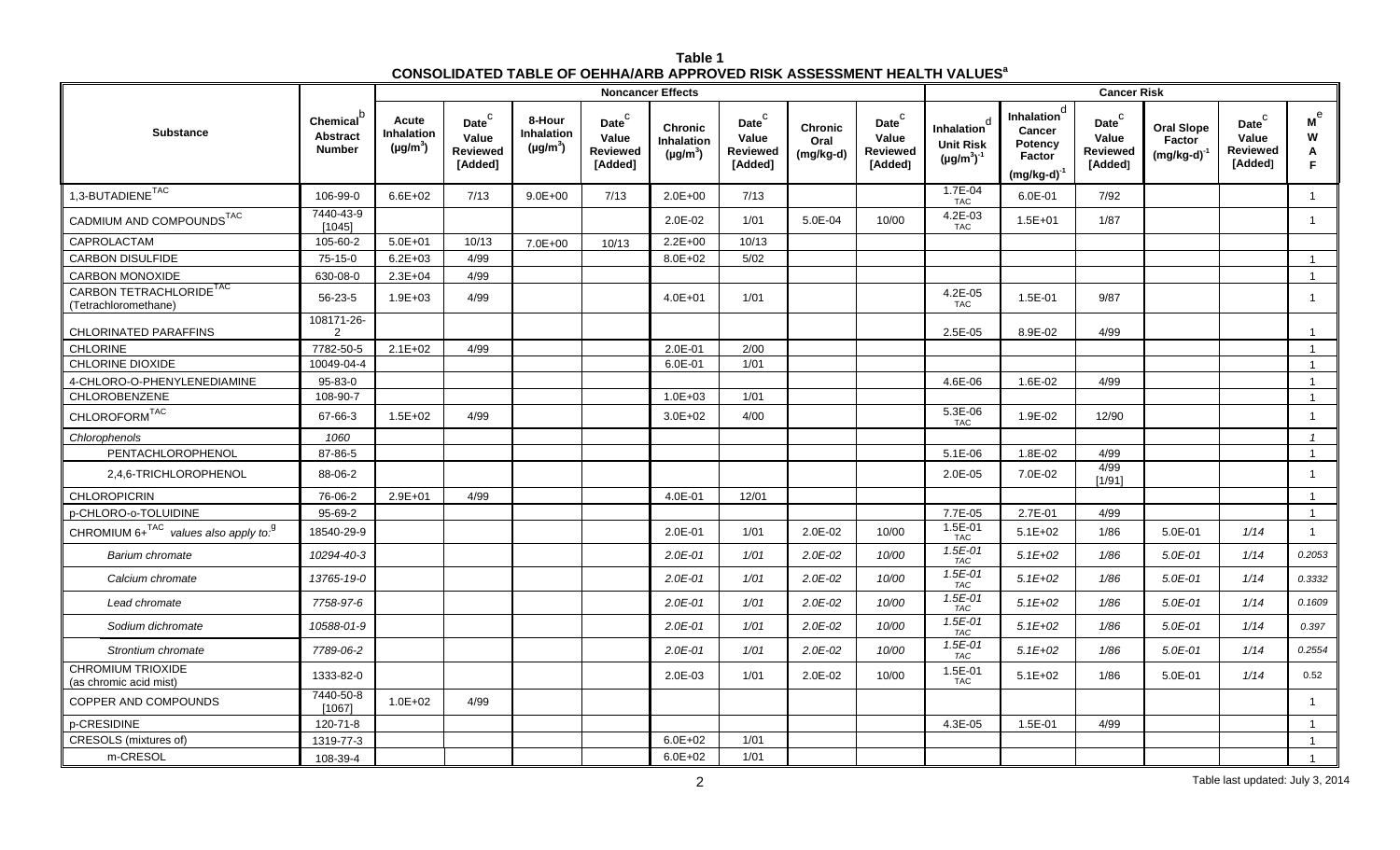| Table 1                                                                                   |
|-------------------------------------------------------------------------------------------|
| <b>CONSOLIDATED TABLE OF OEHHA/ARB APPROVED RISK ASSESSMENT HEALTH VALUES<sup>8</sup></b> |

|                                                                           |                                                           |                                                   |                                                        |                                                     |                                                          | <b>Noncancer Effects</b>                             |                                                            |                                     |                                                          | <b>Cancer Risk</b>                                                          |                                                                                   |                                                            |                                                 |                                                                   |                                     |  |
|---------------------------------------------------------------------------|-----------------------------------------------------------|---------------------------------------------------|--------------------------------------------------------|-----------------------------------------------------|----------------------------------------------------------|------------------------------------------------------|------------------------------------------------------------|-------------------------------------|----------------------------------------------------------|-----------------------------------------------------------------------------|-----------------------------------------------------------------------------------|------------------------------------------------------------|-------------------------------------------------|-------------------------------------------------------------------|-------------------------------------|--|
| <b>Substance</b>                                                          | Chemical <sup>b</sup><br><b>Abstract</b><br><b>Number</b> | Acute<br>Inhalation<br>( $\mu$ g/m <sup>3</sup> ) | Date $^{\rm C}$<br>Value<br><b>Reviewed</b><br>[Added] | 8-Hour<br><b>Inhalation</b><br>(µg/m <sup>3</sup> ) | Date <sup>C</sup><br>Value<br><b>Reviewed</b><br>[Added] | <b>Chronic</b><br><b>Inhalation</b><br>$(\mu g/m^3)$ | $\mathsf{Date}^\mathsf{C}$<br>Value<br>Reviewed<br>[Added] | <b>Chronic</b><br>Oral<br>(mg/kg-d) | Date <sup>C</sup><br>Value<br><b>Reviewed</b><br>[Added] | <sub>c</sub><br><b>Inhalation</b><br><b>Unit Risk</b><br>$(\mu g/m^3)^{-1}$ | <b>Inhalation</b> <sup>d</sup><br>Cancer<br>Potency<br>Factor<br>$(mg/kg-d)^{-1}$ | $\mathsf{Date}^\mathsf{C}$<br>Value<br>Reviewed<br>[Added] | <b>Oral Slope</b><br>Factor<br>$(mg/kg-d)^{-1}$ | $\mathsf{Date}^\mathsf{C}$<br>Value<br><b>Reviewed</b><br>[Added] | $\mathsf{M}^\Theta$<br>W<br>A<br>F. |  |
| o-CRESOL                                                                  | $95 - 48 - 7$                                             |                                                   |                                                        |                                                     |                                                          | $6.0E + 02$                                          | 1/01                                                       |                                     |                                                          |                                                                             |                                                                                   |                                                            |                                                 |                                                                   | $\mathbf{1}$                        |  |
| p-CRESOL                                                                  | 106-44-5                                                  |                                                   |                                                        |                                                     |                                                          | $6.0E + 02$                                          | 1/01                                                       |                                     |                                                          |                                                                             |                                                                                   |                                                            |                                                 |                                                                   | $\overline{1}$                      |  |
| <b>CUPFERRON</b>                                                          | 135-20-6                                                  |                                                   |                                                        |                                                     |                                                          |                                                      |                                                            |                                     |                                                          | 6.3E-05                                                                     | $2.2E - 01$                                                                       | 4/99                                                       |                                                 |                                                                   | $\mathbf{1}$                        |  |
| Cyanide Compounds (inorganic)                                             | $57 - 12 - 5$<br>1073                                     | $3.4E + 02$                                       | 4/99                                                   |                                                     |                                                          | $9.0E + 00$                                          | 4/00                                                       |                                     |                                                          |                                                                             |                                                                                   |                                                            |                                                 |                                                                   | $\overline{1}$                      |  |
| <b>HYDROGEN CYANIDE</b><br>(Hydrocyanic acid)                             | 74-90-8                                                   | $3.4E + 02$                                       | 4/99                                                   |                                                     |                                                          | $9.0E + 00$                                          | 4/00                                                       |                                     |                                                          |                                                                             |                                                                                   |                                                            |                                                 |                                                                   | $\overline{1}$                      |  |
| 2,4-DIAMINOANISOLE                                                        | 615-05-4                                                  |                                                   |                                                        |                                                     |                                                          |                                                      |                                                            |                                     |                                                          | 6.6E-06                                                                     | 2.3E-02                                                                           | 4/99                                                       |                                                 |                                                                   | $\overline{1}$                      |  |
| 2.4-DIAMINOTOLUENE                                                        | 95-80-7                                                   |                                                   |                                                        |                                                     |                                                          |                                                      |                                                            |                                     |                                                          | $1.1E-03$                                                                   | $4.0E + 00$                                                                       | 4/99                                                       |                                                 |                                                                   | $\mathbf{1}$                        |  |
| 1,2-DIBROMO-3-CHLOROPROPANE<br>(DBCP)                                     | $96 - 12 - 8$                                             |                                                   |                                                        |                                                     |                                                          |                                                      |                                                            |                                     |                                                          | 2.0E-03                                                                     | $7.0E + 00$                                                                       | 4/99<br>[1/92]                                             |                                                 |                                                                   | $\overline{1}$                      |  |
| <b>p-DICHLOROBENZENE</b>                                                  | 106-46-7                                                  |                                                   |                                                        |                                                     |                                                          | $8.0E + 02$                                          | 1/01                                                       |                                     |                                                          | $1.1E-05$                                                                   | 4.0E-02                                                                           | 4/99<br>[1/91]                                             |                                                 |                                                                   | $\overline{1}$                      |  |
| 3,3-DICHLOROBENZIDINE                                                     | 91-94-1                                                   |                                                   |                                                        |                                                     |                                                          |                                                      |                                                            |                                     |                                                          | $3.4E - 04$                                                                 | $1.2E + 00$                                                                       | 4/99<br>[1/91]                                             |                                                 |                                                                   | $\mathbf{1}$                        |  |
| 1.1.-DICHLOROETHANE<br>(Ethylidene dichloride)                            | 75-34-3                                                   |                                                   |                                                        |                                                     |                                                          |                                                      |                                                            |                                     |                                                          | 1.6E-06                                                                     | 5.7E-03                                                                           | 4/99                                                       |                                                 |                                                                   | $\mathbf{1}$                        |  |
| 1.1-DICHLOROETHYLENE<br>(see Vinylidene Chloride)                         |                                                           |                                                   |                                                        |                                                     |                                                          |                                                      |                                                            |                                     |                                                          |                                                                             |                                                                                   |                                                            |                                                 |                                                                   |                                     |  |
| DI(2-ETHYLHEXYL)PHTHALATE (DEHP)                                          | 117-81-7                                                  |                                                   |                                                        |                                                     |                                                          |                                                      |                                                            |                                     |                                                          | $2.4E-06$                                                                   | 8.4E-03                                                                           | 4/99<br>$[1/92]$                                           | 8.4E-03                                         | 10/00                                                             | $\mathbf{1}$                        |  |
| DIESEL EXHAUST  (see Particulate<br>Emissions from Diesel-Fueled Engines) |                                                           |                                                   |                                                        |                                                     |                                                          |                                                      |                                                            |                                     |                                                          |                                                                             |                                                                                   |                                                            |                                                 |                                                                   |                                     |  |
| <b>DIETHANOLAMINE</b>                                                     | $111 - 42 - 2$                                            |                                                   |                                                        |                                                     |                                                          | $3.0E + 00$                                          | 12/01                                                      |                                     |                                                          |                                                                             |                                                                                   |                                                            |                                                 |                                                                   |                                     |  |
| <b>p-DIMETHYLAMINOAZOBENZENE</b>                                          | $60 - 11 - 7$                                             |                                                   |                                                        |                                                     |                                                          |                                                      |                                                            |                                     |                                                          | 1.3E-03                                                                     | $4.6E + 00$                                                                       | 4/99                                                       |                                                 |                                                                   | $\overline{1}$                      |  |
| N,N-DIMETHYL FORMAMIDE                                                    | 68-12-2                                                   |                                                   |                                                        |                                                     |                                                          | 8.0E+01                                              | $1/01$                                                     |                                     |                                                          |                                                                             |                                                                                   |                                                            |                                                 |                                                                   | $\mathbf{1}$                        |  |
| 2,4-DINITROTOLUENE                                                        | 121-14-2                                                  |                                                   |                                                        |                                                     |                                                          |                                                      |                                                            |                                     |                                                          | 8.9E-05                                                                     | $3.1E - 01$                                                                       | 4/99                                                       |                                                 |                                                                   | $\mathbf{1}$                        |  |
| 1,4-DIOXANE <sup>3</sup><br>(1,4-Diethylene dioxide)                      | 123-91-1                                                  | $3.0E + 03$                                       | 4/99                                                   |                                                     |                                                          | $3.0E + 03$                                          | 4/00                                                       |                                     |                                                          | 7.7E-06                                                                     | $2.7E-02$                                                                         | 4/99<br>[1/91]                                             |                                                 |                                                                   | $\overline{1}$                      |  |
| <b>EPICHLOROHYDRIN</b><br>(1-Chloro-2,3-epoxypropane)                     | 106-89-8                                                  | $1.3E + 03$                                       | 4/99                                                   |                                                     |                                                          | $3.0E + 00$                                          | 1/01                                                       |                                     |                                                          | 2.3E-05                                                                     | 8.0E-02                                                                           | 4/99<br>[1/92]                                             |                                                 |                                                                   | $\mathbf{1}$                        |  |
| 1,2-EPOXYBUTANE                                                           | 106-88-7                                                  |                                                   |                                                        |                                                     |                                                          | $2.0E + 01$                                          | $1/01$                                                     |                                     |                                                          |                                                                             |                                                                                   |                                                            |                                                 |                                                                   | $\overline{1}$                      |  |
| <b>ETHYL BENZENE</b>                                                      | $100 - 41 - 4$                                            |                                                   |                                                        |                                                     |                                                          | $2.0E + 03$                                          | 2/00                                                       |                                     |                                                          | 2.5E-06                                                                     | 8.7E-3                                                                            | 11/07                                                      |                                                 |                                                                   | $\overline{1}$                      |  |
| ETHYL CHLORIDE (Chloroethane)                                             | 75-00-3                                                   |                                                   |                                                        |                                                     |                                                          | $3.0E + 04$                                          | 4/00                                                       |                                     |                                                          |                                                                             |                                                                                   |                                                            |                                                 |                                                                   | $\overline{1}$                      |  |
| ETHYLENE DIBROMIDE <sup>1AC</sup><br>(1,2-Dibromoethane)                  | 106-93-4                                                  |                                                   |                                                        |                                                     |                                                          | 8.0E-01                                              | 12/01                                                      |                                     |                                                          | 7.1E-05<br><b>TAC</b>                                                       | 2.5E-01                                                                           | 7/85                                                       |                                                 |                                                                   | $\overline{1}$                      |  |
| ETHYLENE DICHLORIDE <sup>1AC</sup><br>(1,2-Dichloroethane)                | 107-06-2                                                  |                                                   |                                                        |                                                     |                                                          | $4.0E + 02$                                          | 1/01                                                       |                                     |                                                          | $2.1E-05$<br><b>TAC</b>                                                     | 7.2E-02                                                                           | 9/85                                                       |                                                 |                                                                   | $\mathbf{1}$                        |  |
| ETHYLENE GLYCOL                                                           | $107 - 21 - 1$                                            |                                                   |                                                        |                                                     |                                                          | $4.0E + 02$                                          | 4/00                                                       |                                     |                                                          |                                                                             |                                                                                   |                                                            |                                                 |                                                                   | $\mathbf{1}$                        |  |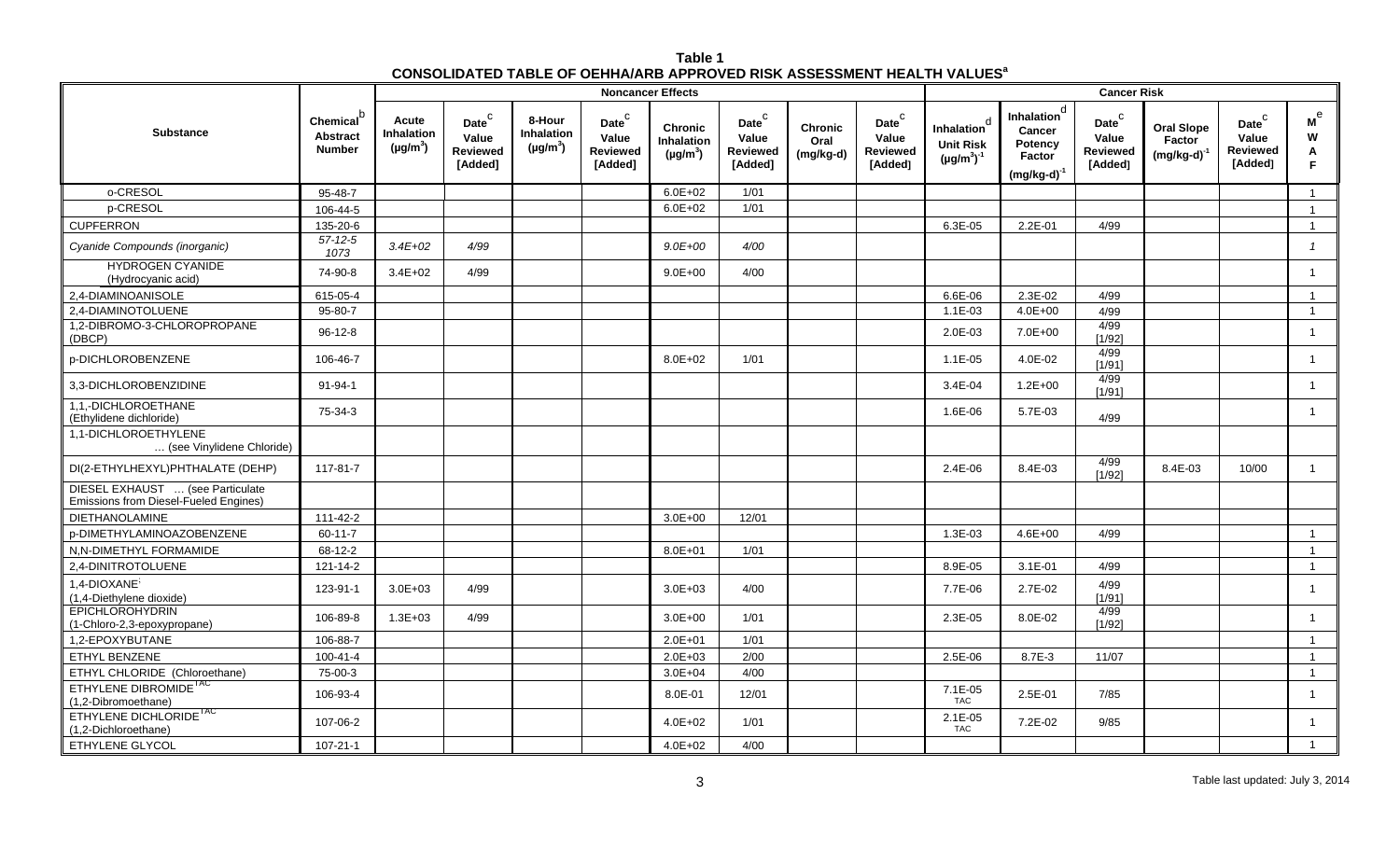| Table 1                                                                                   |
|-------------------------------------------------------------------------------------------|
| <b>CONSOLIDATED TABLE OF OEHHA/ARB APPROVED RISK ASSESSMENT HEALTH VALUES<sup>8</sup></b> |

|                                                             |                                                     |                                      |                                                        |                                              |                                                                   | <b>Noncancer Effects</b>                      |                                                                    |                                     |                                                  |                                                           |                                                                                   | <b>Cancer Risk</b>                                         |                                                 |                                                                   |                        |
|-------------------------------------------------------------|-----------------------------------------------------|--------------------------------------|--------------------------------------------------------|----------------------------------------------|-------------------------------------------------------------------|-----------------------------------------------|--------------------------------------------------------------------|-------------------------------------|--------------------------------------------------|-----------------------------------------------------------|-----------------------------------------------------------------------------------|------------------------------------------------------------|-------------------------------------------------|-------------------------------------------------------------------|------------------------|
| <b>Substance</b>                                            | <b>Chemical</b><br><b>Abstract</b><br><b>Number</b> | Acute<br>Inhalation<br>$(\mu g/m^3)$ | Date $^{\rm C}$<br>Value<br><b>Reviewed</b><br>[Added] | 8-Hour<br><b>Inhalation</b><br>$(\mu g/m^3)$ | $\mathsf{Date}^\mathsf{C}$<br>Value<br><b>Reviewed</b><br>[Added] | <b>Chronic</b><br>Inhalation<br>$(\mu g/m^3)$ | $\mathsf{Date}^\complement$<br>Value<br><b>Reviewed</b><br>[Added] | <b>Chronic</b><br>Oral<br>(mg/kg-d) | Date $^C$<br>Value<br><b>Reviewed</b><br>[Added] | d<br>Inhalation<br><b>Unit Risk</b><br>$(\mu g/m^3)^{-1}$ | <b>Inhalation</b> <sup>d</sup><br>Cancer<br>Potency<br>Factor<br>$(mg/kg-d)^{-1}$ | $\mathsf{Date}^\mathsf{C}$<br>Value<br>Reviewed<br>[Added] | <b>Oral Slope</b><br>Factor<br>$(mg/kg-d)^{-1}$ | $\mathsf{Date}^\mathsf{C}$<br>Value<br><b>Reviewed</b><br>[Added] | м $^{\rm e}$<br>W<br>A |
| ETHYLENE GLYCOL BUTYL ETHER<br>(see Glycol ethers)          |                                                     |                                      |                                                        |                                              |                                                                   |                                               |                                                                    |                                     |                                                  |                                                           |                                                                                   |                                                            |                                                 |                                                                   |                        |
| ETHYLENE OXIDE <sup>1AC</sup><br>(1,2-Epoxyethane)          | $75-21-8$                                           |                                      |                                                        |                                              |                                                                   | $3.0E + 01$                                   | 1/01                                                               |                                     |                                                  | 8.8E-05<br><b>TAC</b>                                     | $3.1E - 01$                                                                       | 11/87                                                      |                                                 |                                                                   | $\overline{1}$         |
| ETHYLENE THIOUREA                                           | 96-45-7                                             |                                      |                                                        |                                              |                                                                   |                                               |                                                                    |                                     |                                                  | 1.3E-05                                                   | 4.5E-02                                                                           | 4/99                                                       |                                                 |                                                                   |                        |
| Fluorides                                                   | 1101                                                | $2.4E + 02$                          | 4/99                                                   |                                              |                                                                   | $1.3E + 01$                                   | 8/03                                                               | 4.0E-02                             | 8/03                                             |                                                           |                                                                                   |                                                            |                                                 |                                                                   | $\overline{1}$         |
| <b>HYDROGEN FLUORIDE</b><br>(Hydrofluoric acid)             | 7664-39-3                                           | $2.4E + 02$                          | 4/99                                                   |                                              |                                                                   | $1.4E + 01$                                   | 8/03                                                               | 4.0E-02                             | 8/03                                             |                                                           |                                                                                   |                                                            |                                                 |                                                                   | -1                     |
| FORMALDEHYDE <sup>TAC</sup>                                 | $50 - 00 - 0$                                       | $5.5E + 01$                          | 12/08                                                  | $9.0E + 00$                                  | 12/08                                                             | $9.0E + 00$                                   | 12/08                                                              |                                     |                                                  | $6.0E - 06$<br><b>TAC</b>                                 | $2.1E-02$                                                                         | 3/92                                                       |                                                 |                                                                   | $\overline{1}$         |
| GLUTARALDEHYDE                                              | 111-30-8                                            |                                      |                                                        |                                              |                                                                   | 8.0E-02                                       | 1/01                                                               |                                     |                                                  |                                                           |                                                                                   |                                                            |                                                 |                                                                   | $\overline{1}$         |
| <b>GLYCOL ETHERS</b>                                        | 1115                                                |                                      |                                                        |                                              |                                                                   |                                               |                                                                    |                                     |                                                  |                                                           |                                                                                   |                                                            |                                                 |                                                                   | $\overline{1}$         |
| ETHYLENE GLYCOL BUTYL<br>ETHER - EGBE                       | 111-76-2                                            | $1.4E + 04$                          | 4/99                                                   |                                              |                                                                   |                                               |                                                                    |                                     |                                                  |                                                           |                                                                                   |                                                            |                                                 |                                                                   | $\overline{1}$         |
| ETHYLENE GLYCOL ETHYL<br>ETHER - EGEE                       | 110-80-5                                            | $3.7E + 02$                          | 4/99[1/92]                                             |                                              |                                                                   | $7.0E + 01$                                   | 2/00                                                               |                                     |                                                  |                                                           |                                                                                   |                                                            |                                                 |                                                                   | $\overline{1}$         |
| ETHYLENE GLYCOL ETHYL<br>ETHER ACETATE - EGEEA              | 111-15-9                                            | $1.4E + 02$                          | 4/99                                                   |                                              |                                                                   | $3.0E + 02$                                   | 2/00                                                               |                                     |                                                  |                                                           |                                                                                   |                                                            |                                                 |                                                                   | $\overline{1}$         |
| ETHYLENE GLYCOL METHYL<br>ETHER - EGME                      | 109-86-4                                            | $9.3E + 01$                          | 4/99                                                   |                                              |                                                                   | $6.0E + 01$                                   | 2/00                                                               |                                     |                                                  |                                                           |                                                                                   |                                                            |                                                 |                                                                   | $\overline{1}$         |
| ETHYLENE GLYCOL METHYL<br><b>ETHER ACETATE - EGMEA</b>      | 110-49-6                                            |                                      |                                                        |                                              |                                                                   | $9.0E + 01$                                   | 2/00                                                               |                                     |                                                  |                                                           |                                                                                   |                                                            |                                                 |                                                                   | $\overline{1}$         |
| <b>HEXACHLOROBENZENE</b>                                    | 118-74-1                                            |                                      |                                                        |                                              |                                                                   |                                               |                                                                    |                                     |                                                  | $5.1E-04$                                                 | $1.8E + 00$                                                                       | 4/99<br>[1/91]                                             |                                                 |                                                                   | $\mathbf{1}$           |
| <b>HEXACHLOROCYCLOHEXANES</b><br>(mixed or technical grade) | 608-73-1                                            |                                      |                                                        |                                              |                                                                   |                                               |                                                                    |                                     |                                                  | $1.1E-03$                                                 | $4.0E + 00$                                                                       | 4/99<br>[1/91]                                             | $4.0E + 00$                                     | 10/00<br>1/921                                                    | $\overline{1}$         |
| alpha-<br><b>HEXACHLOROCYCLOHEXANE</b>                      | 319-84-6                                            |                                      |                                                        |                                              |                                                                   |                                               |                                                                    |                                     |                                                  | $1.1E-03$                                                 | $4.0E + 00$                                                                       | 4/99<br>[1/91]                                             | $4.0E + 00$                                     | 10/00<br>[1/92]                                                   | $\overline{1}$         |
| beta-<br>HEXACHLOROCYCLOHEXANE                              | 319-85-7                                            |                                      |                                                        |                                              |                                                                   |                                               |                                                                    |                                     |                                                  | $1.1E-03$                                                 | $4.0E + 00$                                                                       | 4/99<br>[1/91]                                             | $4.0E + 00$                                     | 10/00<br>[1/92]                                                   | $\mathbf{1}$           |
| qamma-<br>HEXACHLOROCYCLOHEXANE<br>(Lindane)                | 58-89-9                                             |                                      |                                                        |                                              |                                                                   |                                               |                                                                    |                                     |                                                  | $3.1E - 04$                                               | $1.1E + 00$                                                                       | 4/99                                                       | $1.1E + 00$                                     | 10/00                                                             | $\overline{1}$         |
| n-HEXANE                                                    | 110-54-3                                            |                                      |                                                        |                                              |                                                                   | $7.0E + 03$                                   | 4/00                                                               |                                     |                                                  |                                                           |                                                                                   |                                                            |                                                 |                                                                   | $\overline{1}$         |
| <b>HYDRAZINE</b>                                            | $302 - 01 - 2$                                      |                                      |                                                        |                                              |                                                                   | 2.0E-01                                       | 1/01                                                               |                                     |                                                  | 4.9E-03                                                   | $1.7E + 01$                                                                       | 4/99<br>[7/90]                                             |                                                 |                                                                   | $\overline{1}$         |
| <b>HYDROCHLORIC ACID</b><br>(Hydrogen chloride)             | 7647-01-0                                           | $2.1E + 03$                          | 4/99                                                   |                                              |                                                                   | $9.0E + 00$                                   | 2/00                                                               |                                     |                                                  |                                                           |                                                                                   |                                                            |                                                 |                                                                   | $\overline{1}$         |
| <b>HYDROGEN BROMIDE</b><br>(see Bromine & Compounds)        |                                                     |                                      |                                                        |                                              |                                                                   |                                               |                                                                    |                                     |                                                  |                                                           |                                                                                   |                                                            |                                                 |                                                                   |                        |
| <b>HYDROGEN CYANIDE</b><br>(see Cyanide & Compounds)        |                                                     |                                      |                                                        |                                              |                                                                   |                                               |                                                                    |                                     |                                                  |                                                           |                                                                                   |                                                            |                                                 |                                                                   |                        |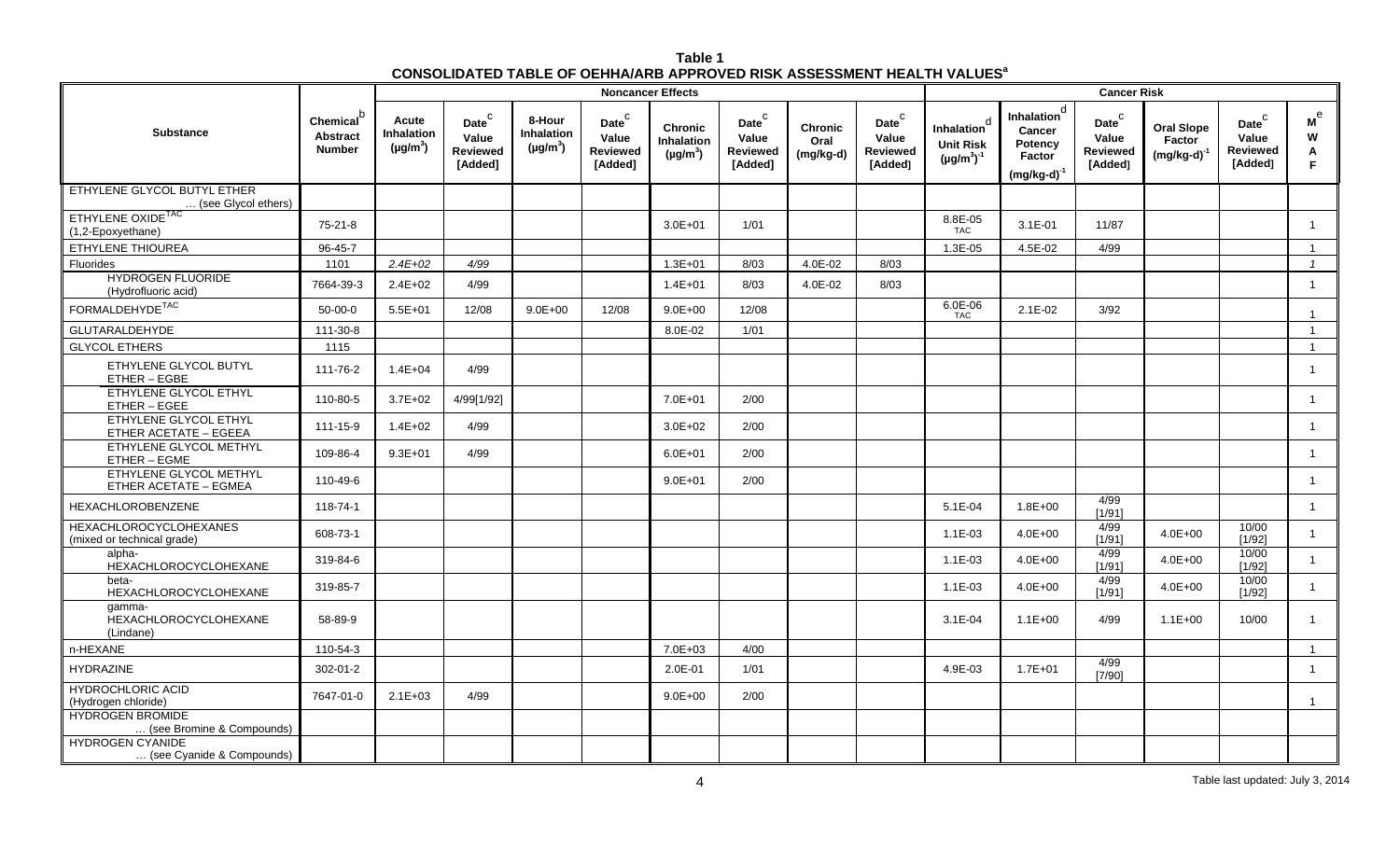| Table 1                                                                                   |  |
|-------------------------------------------------------------------------------------------|--|
| <b>CONSOLIDATED TABLE OF OEHHA/ARB APPROVED RISK ASSESSMENT HEALTH VALUES<sup>8</sup></b> |  |

|                                                                              |                                                           |                                      |                                                          |                                       |                                                                    | <b>Noncancer Effects</b>                             | <b>Cancer Risk</b>                                                |                                     |                                                   |                                                           |                                                                                   |                                                             |                                                 |                                                   |                              |
|------------------------------------------------------------------------------|-----------------------------------------------------------|--------------------------------------|----------------------------------------------------------|---------------------------------------|--------------------------------------------------------------------|------------------------------------------------------|-------------------------------------------------------------------|-------------------------------------|---------------------------------------------------|-----------------------------------------------------------|-----------------------------------------------------------------------------------|-------------------------------------------------------------|-------------------------------------------------|---------------------------------------------------|------------------------------|
| <b>Substance</b>                                                             | Chemical <sup>c</sup><br><b>Abstract</b><br><b>Number</b> | Acute<br>Inhalation<br>$(\mu g/m^3)$ | Date <sup>C</sup><br>Value<br><b>Reviewed</b><br>[Added] | 8-Hour<br>Inhalation<br>$(\mu g/m^3)$ | $\mathsf{Date}^\complement$<br>Value<br><b>Reviewed</b><br>[Added] | <b>Chronic</b><br><b>Inhalation</b><br>$(\mu g/m^3)$ | $\mathsf{Date}^\mathsf{C}$<br>Value<br><b>Reviewed</b><br>[Added] | <b>Chronic</b><br>Oral<br>(mg/kg-d) | Date <sup>C</sup><br>Value<br>Reviewed<br>[Added] | d<br>Inhalation<br><b>Unit Risk</b><br>$(\mu g/m^3)^{-1}$ | <b>Inhalation</b> <sup>d</sup><br>Cancer<br>Potency<br>Factor<br>$(mg/kg-d)^{-1}$ | $\mathsf{Date}^\complement$<br>Value<br>Reviewed<br>[Added] | <b>Oral Slope</b><br>Factor<br>$(mg/kg-d)^{-1}$ | Date <sup>C</sup><br>Value<br>Reviewed<br>[Added] | м $^{\rm e}$<br>W<br>Α<br>F. |
| <b>HYDROGEN FLUORIDE</b><br>(see Fluorides & Compounds)                      |                                                           |                                      |                                                          |                                       |                                                                    |                                                      |                                                                   |                                     |                                                   |                                                           |                                                                                   |                                                             |                                                 |                                                   |                              |
| <b>HYDROGEN SELENIDE</b><br>(see Selenium & Compounds)                       |                                                           |                                      |                                                          |                                       |                                                                    |                                                      |                                                                   |                                     |                                                   |                                                           |                                                                                   |                                                             |                                                 |                                                   |                              |
| <b>HYDROGEN SULFIDE</b>                                                      | 7783-06-4                                                 | $4.2E + 01$                          | 4/99[7/90]                                               |                                       |                                                                    | $1.0E + 01$                                          | 4/00                                                              |                                     |                                                   |                                                           |                                                                                   |                                                             |                                                 |                                                   | $\mathbf{1}$                 |
| <b>ISOPHORONE</b>                                                            | 78-59-1                                                   |                                      |                                                          |                                       |                                                                    | $2.0E + 03$                                          | 12/01                                                             |                                     |                                                   |                                                           |                                                                                   |                                                             |                                                 |                                                   |                              |
| ISOPROPYL ALCOHOL (Isopropanol)                                              | 67-63-0                                                   | $3.2E + 03$                          | 4/99                                                     |                                       |                                                                    | 7.0E+03                                              | 2/00                                                              |                                     |                                                   |                                                           |                                                                                   |                                                             |                                                 |                                                   | $\mathbf{1}$                 |
| LEAD AND COMPOUNDS <sup>TAC, h</sup><br>(inorganic)<br>values also apply to: | 7439-92-1<br>1128<br>[1130]                               |                                      |                                                          |                                       |                                                                    |                                                      |                                                                   |                                     |                                                   | 1.2E-05<br><b>TAC</b>                                     | 4.2E-02                                                                           | 4/97                                                        | 8.5E-03                                         | 10/00                                             | $\mathbf{1}$                 |
| Lead acetate                                                                 | $301 - 04 - 2$                                            |                                      |                                                          |                                       |                                                                    |                                                      |                                                                   |                                     |                                                   | $1.2E - 05$<br><b>TAC</b>                                 | $4.2E - 02$                                                                       | 4/97                                                        | 8.5E-03                                         | 10/00                                             | 0.637                        |
| Lead phosphate                                                               | 7446-27-7                                                 |                                      |                                                          |                                       |                                                                    |                                                      |                                                                   |                                     |                                                   | $1.2E - 0.5$<br>TAC                                       | $4.2E - 02$                                                                       | 4/97                                                        | 8.5E-03                                         | 10/00                                             | 0.7659                       |
| Lead subacetate                                                              | 1335-32-6                                                 |                                      |                                                          |                                       |                                                                    |                                                      |                                                                   |                                     |                                                   | $1.2E - 0.5$<br><b>TAC</b>                                | $4.2E - 02$                                                                       | 4/97                                                        | 8.5E-03                                         | 10/00                                             | 0.7696                       |
| <b>LINDANE</b><br>(see gamma-Hexachlorocyclohexane)                          |                                                           |                                      |                                                          |                                       |                                                                    |                                                      |                                                                   |                                     |                                                   |                                                           |                                                                                   |                                                             |                                                 |                                                   |                              |
| MALEIC ANHYDRIDE                                                             | 108-31-6                                                  |                                      |                                                          |                                       |                                                                    | 7.0E-01                                              | 12/01                                                             |                                     |                                                   |                                                           |                                                                                   |                                                             |                                                 |                                                   | $\overline{1}$               |
| MANGANESE AND COMPOUNDS                                                      | 7439-96-5<br>[1132]                                       |                                      |                                                          | 1.7E-01                               | 12/08                                                              | $9.0E-02$                                            | 12/08                                                             |                                     |                                                   |                                                           |                                                                                   |                                                             |                                                 |                                                   |                              |
| MERCURY AND COMPOUNDS<br>(INORGANIC)                                         | 7439-97-6<br>[1133]                                       | 6.0E-01                              | 12/08                                                    | 6.0E-02                               | 12/08                                                              | 3.0E-02                                              | 12/08                                                             | 1.6E-04                             | 12/08                                             |                                                           |                                                                                   |                                                             |                                                 |                                                   |                              |
| Mercuric chloride                                                            | 7487-94-7                                                 | 6.0E-01                              | 12/08                                                    | $6.0E-02$                             | 12/08                                                              | $3.0E - 02$                                          | 12/08                                                             | 1.6E-04                             | 12/08                                             |                                                           |                                                                                   |                                                             |                                                 |                                                   | $\overline{1}$               |
| METHANOL                                                                     | 67-56-1                                                   | $2.8E + 04$                          | 4/99                                                     |                                       |                                                                    | $4.0E + 03$                                          | 4/00                                                              |                                     |                                                   |                                                           |                                                                                   |                                                             |                                                 |                                                   | $\mathbf{1}$                 |
| METHYL BROMIDE (Bromomethane)                                                | 74-83-9                                                   | $3.9E + 03$                          | 4/99                                                     |                                       |                                                                    | $5.0E + 00$                                          | 2/00                                                              |                                     |                                                   |                                                           |                                                                                   |                                                             |                                                 |                                                   | $\overline{1}$               |
| METHYL tertiary-BUTYL ETHER                                                  | 1634-04-4                                                 |                                      |                                                          |                                       |                                                                    | 8.0E+03                                              | 2/00                                                              |                                     |                                                   | 2.6E-07                                                   | 1.8E-03                                                                           | 11/99                                                       |                                                 |                                                   | $\mathbf{1}$                 |
| METHYL CHLOROFORM<br>(1,1,1-Trichloroethane)                                 | $71 - 55 - 6$                                             | $6.8E + 04$                          | 4/99                                                     |                                       |                                                                    | $1.0E + 03$                                          | 2/00                                                              |                                     |                                                   |                                                           |                                                                                   |                                                             |                                                 |                                                   | $\mathbf{1}$                 |
| METHYL ETHYL KETONE (2-Butanone)                                             | 78-93-3                                                   | $1.3E + 04$                          | 4/99                                                     |                                       |                                                                    |                                                      |                                                                   |                                     |                                                   |                                                           |                                                                                   |                                                             |                                                 |                                                   | $\mathbf{1}$                 |
| METHYL ISOCYANATE                                                            | 624-83-9                                                  |                                      |                                                          |                                       |                                                                    | $1.0E + 00$                                          | 12/01                                                             |                                     |                                                   |                                                           |                                                                                   |                                                             |                                                 |                                                   | $\overline{\mathbf{1}}$      |
| 4,4'-METHYLENE BIS (2-CHLOROANILINE)<br>(MOCA)                               | $101 - 14 - 4$                                            |                                      |                                                          |                                       |                                                                    |                                                      |                                                                   |                                     |                                                   | 4.3E-04                                                   | $1.5E + 00$                                                                       | 4/99                                                        |                                                 |                                                   | $\overline{1}$               |
| METHYLENE CHLORIDE <sup>1AC</sup><br>(Dichloromethane)                       | 75-09-2                                                   | $1.4E + 04$                          | 4/99                                                     |                                       |                                                                    | $4.0E + 02$                                          | 2/00                                                              |                                     |                                                   | 1.0E-06<br><b>TAC</b>                                     | 3.5E-03                                                                           | 7/89                                                        |                                                 |                                                   | $\mathbf{1}$                 |
| 4.4'-METHYLENE DIANILINE<br>(AND ITS DICHLORIDE)                             | 101-77-9                                                  |                                      |                                                          |                                       |                                                                    | $2.0E + 01$                                          | 12/01                                                             |                                     |                                                   | 4.6E-04                                                   | $1.6E + 00$                                                                       | 4/99                                                        | $1.6E + 00$                                     | 10/00                                             | $\mathbf{1}$                 |
| METHYLENE DIPHENYL ISOCYANATE                                                | 101-68-8                                                  |                                      |                                                          |                                       |                                                                    | 7.0E-01                                              | 1/01                                                              |                                     |                                                   |                                                           |                                                                                   |                                                             |                                                 |                                                   | $\mathbf{1}$                 |
| <b>MICHLER'S KETONE</b><br>(4,4'-Bis(dimethylamino)benzophenone)             | 90-94-8                                                   |                                      |                                                          |                                       |                                                                    |                                                      |                                                                   |                                     |                                                   | 2.5E-04                                                   | 8.6E-01                                                                           | 4/99                                                        |                                                 |                                                   | $\mathbf{1}$                 |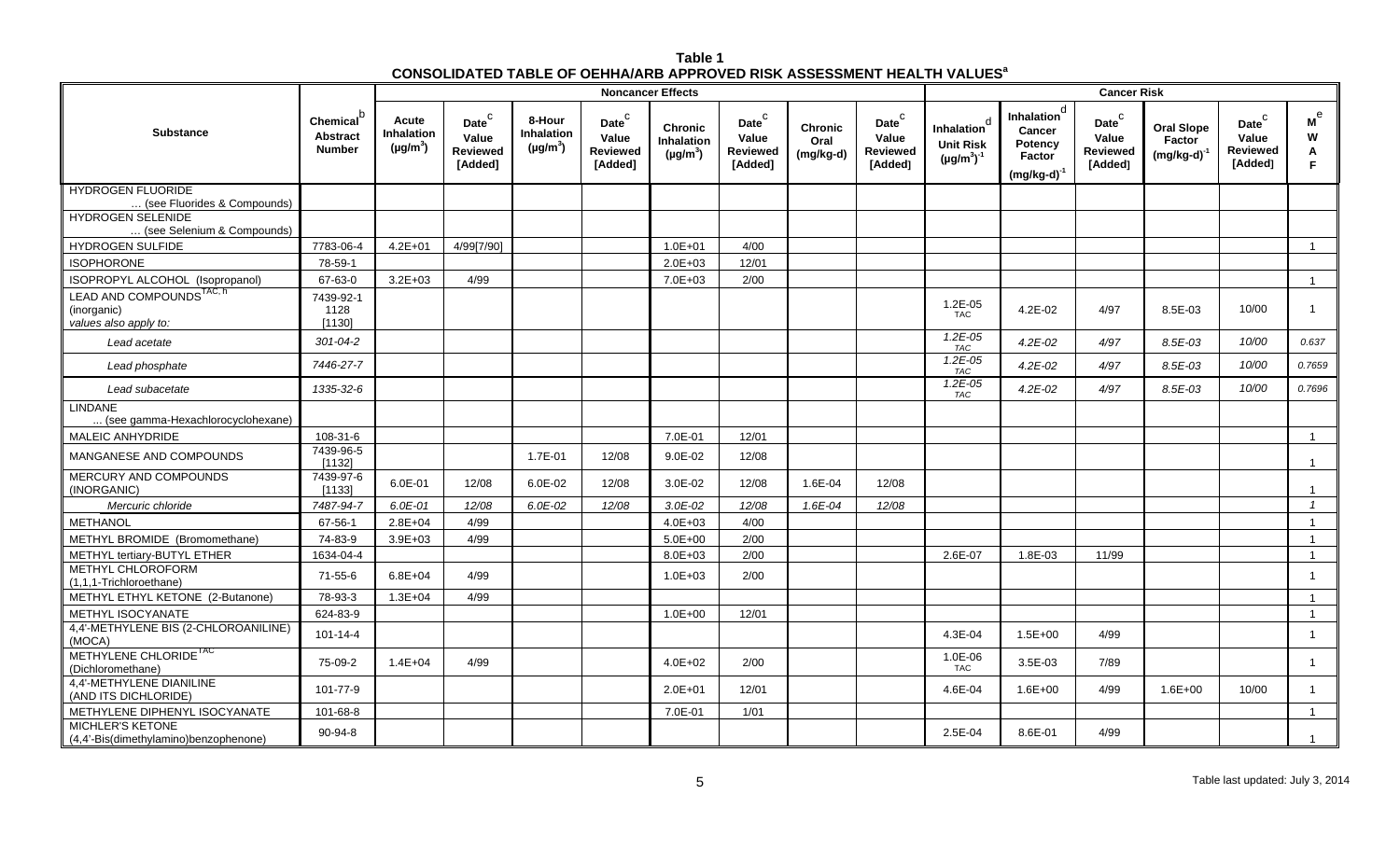| Table 1                                                                                   |  |
|-------------------------------------------------------------------------------------------|--|
| <b>CONSOLIDATED TABLE OF OEHHA/ARB APPROVED RISK ASSESSMENT HEALTH VALUES<sup>8</sup></b> |  |

|                                                              |                                                           | <b>Noncancer Effects</b>                    |                                                        |                                       |                                                                    |                                               |                                                                   |                                     |                                                          |                                                      |                                                                                   |                                                                    | <b>Cancer Risk</b>                              |                                                   |                                        |  |  |  |
|--------------------------------------------------------------|-----------------------------------------------------------|---------------------------------------------|--------------------------------------------------------|---------------------------------------|--------------------------------------------------------------------|-----------------------------------------------|-------------------------------------------------------------------|-------------------------------------|----------------------------------------------------------|------------------------------------------------------|-----------------------------------------------------------------------------------|--------------------------------------------------------------------|-------------------------------------------------|---------------------------------------------------|----------------------------------------|--|--|--|
| <b>Substance</b>                                             | Chemical <sup>b</sup><br><b>Abstract</b><br><b>Number</b> | Acute<br><b>Inhalation</b><br>$(\mu g/m^3)$ | Date $^{\rm C}$<br>Value<br><b>Reviewed</b><br>[Added] | 8-Hour<br>Inhalation<br>$(\mu g/m^3)$ | $\mathsf{Date}^\complement$<br>Value<br><b>Reviewed</b><br>[Added] | <b>Chronic</b><br>Inhalation<br>$(\mu g/m^3)$ | $\mathsf{Date}^\mathsf{C}$<br>Value<br><b>Reviewed</b><br>[Added] | <b>Chronic</b><br>Oral<br>(mg/kg-d) | Date <sup>C</sup><br>Value<br><b>Reviewed</b><br>[Added] | Inhalation<br><b>Unit Risk</b><br>$(\mu g/m^3)^{-1}$ | Inhalation <sup>d</sup><br>Cancer<br>Potency<br><b>Factor</b><br>$(mg/kg-d)^{-1}$ | $\mathsf{Date}^\complement$<br>Value<br><b>Reviewed</b><br>[Added] | <b>Oral Slope</b><br>Factor<br>$(mg/kg-d)^{-1}$ | Date <sup>C</sup><br>Value<br>Reviewed<br>[Added] | $\mathsf{M}^\mathrm{e}$<br>W<br>A<br>E |  |  |  |
| N-NITROSODI-n-BUTYLAMINE                                     | 924-16-3                                                  |                                             |                                                        |                                       |                                                                    |                                               |                                                                   |                                     |                                                          | $3.1E-03$                                            | $1.1E + 01$                                                                       | 4/99<br>[1/92]                                                     |                                                 |                                                   |                                        |  |  |  |
| N-NITROSODI-n-PROPYLAMINE                                    | 621-64-7                                                  |                                             |                                                        |                                       |                                                                    |                                               |                                                                   |                                     |                                                          | 2.0E-03                                              | 7.0E+00                                                                           | 4/99<br>[1/91]                                                     |                                                 |                                                   |                                        |  |  |  |
| N-NITROSODIETHYLAMINE                                        | 55-18-5                                                   |                                             |                                                        |                                       |                                                                    |                                               |                                                                   |                                     |                                                          | 1.0E-02                                              | $3.6E + 01$                                                                       | 4/99<br>[1/91]                                                     |                                                 |                                                   | $\overline{1}$                         |  |  |  |
| N-NITROSODIMETHYLAMINE                                       | 62-75-9                                                   |                                             |                                                        |                                       |                                                                    |                                               |                                                                   |                                     |                                                          | 4.6E-03                                              | $1.6E + 01$                                                                       | 4/99<br>[1/91]                                                     |                                                 |                                                   | $\overline{1}$                         |  |  |  |
| N-NITROSODIPHENYLAMINE                                       | 86-30-6                                                   |                                             |                                                        |                                       |                                                                    |                                               |                                                                   |                                     |                                                          | 2.6E-06                                              | $9.0E-03$                                                                         | 4/99                                                               |                                                 |                                                   | $\overline{1}$                         |  |  |  |
| N-NITROSO-N-METHYLETHYLAMINE                                 | 10595-95-6                                                |                                             |                                                        |                                       |                                                                    |                                               |                                                                   |                                     |                                                          | 6.3E-03                                              | $2.2E + 01$                                                                       | 4/99<br>[7/90]                                                     |                                                 |                                                   | $\overline{1}$                         |  |  |  |
| N-NITROSOMORPHOLINE                                          | 59-89-2                                                   |                                             |                                                        |                                       |                                                                    |                                               |                                                                   |                                     |                                                          | 1.9E-03                                              | $6.7E + 00$                                                                       | 4/99<br>[7/92]                                                     |                                                 |                                                   | $\overline{1}$                         |  |  |  |
| N-NITROSOPIPERIDINE                                          | 100-75-4                                                  |                                             |                                                        |                                       |                                                                    |                                               |                                                                   |                                     |                                                          | 2.7E-03                                              | $9.4E + 00$                                                                       | 4/99<br>[7/92]                                                     |                                                 |                                                   | $\overline{1}$                         |  |  |  |
| N-NITROSOPYRROLIDINE                                         | 930-55-2                                                  |                                             |                                                        |                                       |                                                                    |                                               |                                                                   |                                     |                                                          | 6.0E-04                                              | $2.1E + 00$                                                                       | 4/99<br>[7/90]                                                     |                                                 |                                                   | $\overline{1}$                         |  |  |  |
| <b>NAPHTHALENE</b><br>(see Polycyclic aromatic hydrocarbons) |                                                           |                                             |                                                        |                                       |                                                                    |                                               |                                                                   |                                     |                                                          |                                                      |                                                                                   |                                                                    |                                                 |                                                   |                                        |  |  |  |
| NICKEL AND COMPOUNDS <sup>TAC</sup><br>values also apply to: | 7440-02-0<br>[1145]                                       | 2.0E-01                                     | 3/12                                                   | 6.0E-02                               | 3/12                                                               | 1.4E-02                                       | 3/12                                                              | $1.1E-02$                           | 3/12                                                     | 2.6E-04<br><b>TAC</b>                                | $9.1E - 01$                                                                       | 8/91                                                               |                                                 |                                                   | $\overline{\mathbf{1}}$                |  |  |  |
| Nickel acetate                                               | 373-02-4                                                  | $2.0E - 01$                                 | 3/12                                                   | $6.0E - 02$                           | 3/12                                                               | $1.4E - 02$                                   | 3/12                                                              | $1.1E-02$                           | 3/12                                                     | $2.6E - 04$<br><b>TAC</b>                            | $9.1E - 01$                                                                       | 8/91                                                               |                                                 |                                                   | 0.3321                                 |  |  |  |
| Nickel carbonate                                             | 3333-67-3                                                 | $2.0E-01$                                   | 3/12                                                   | $6.0E-02$                             | 3/12                                                               | $1.4E - 02$                                   | 3/12                                                              | $1.1E-02$                           | 3/12                                                     | $2.6E - 04$<br><b>TAC</b>                            | $9.1E - 01$                                                                       | 8/91                                                               |                                                 |                                                   | 0.4945                                 |  |  |  |
| Nickel carbonyl                                              | 13463-39-3                                                | $2.0E-01$                                   | 3/12                                                   | $6.0E-02$                             | 3/12                                                               | $1.4E - 02$                                   | 3/12                                                              | $1.1E-02$                           | 3/12                                                     | $2.6E - 04$<br><b>TAC</b>                            | $9.1E - 01$                                                                       | 8/91                                                               |                                                 |                                                   | 0.3438                                 |  |  |  |
| Nickel hydroxide                                             | 12054-48-7                                                | $2.0E-01$                                   | 3/12                                                   | $6.0E-02$                             | 3/12                                                               | $1.4E - 02$                                   | 3/12                                                              | $1.1E-02$                           | 3/12                                                     | 2.6E-04<br><b>TAC</b>                                | $9.1E-01$                                                                         | 8/91                                                               |                                                 |                                                   | 0.6332                                 |  |  |  |
| Nickelocene                                                  | 1271-28-9                                                 | $2.0E-01$                                   | 3/12                                                   | $6.0E - 02$                           | 3/12                                                               | $1.4E - 02$                                   | 3/12                                                              | $1.1E-02$                           | 3/12                                                     | 2.6E-04<br>TAC                                       | $9.1E - 01$                                                                       | 8/91                                                               |                                                 |                                                   | 0.4937                                 |  |  |  |
| NICKEL OXIDE                                                 | 1313-99-1                                                 | $2.0E-01$                                   | 3/12                                                   | $6.0E-02$                             | 3/12                                                               | 2.0E-02                                       | 3/12                                                              | $1.1E-02$                           | 3/12                                                     | 2.6E-04<br>TAC                                       | $9.1E - 01$                                                                       | 8/91                                                               |                                                 |                                                   | 0.7859                                 |  |  |  |
| Nickel refinery dust from the<br>pyrometallurgical process   | 1146                                                      | $2.0E - 01$                                 | 3/12                                                   | $6.0E - 02$                           | 3/12                                                               | $1.4E - 02$                                   | 3/12                                                              | $1.1E-02$                           | 3/12                                                     | 2.6E-04<br>TAC                                       | $9.1E - 01$                                                                       | 8/91                                                               |                                                 |                                                   | $\overline{1}$                         |  |  |  |
| Nickel subsulfide                                            | 12035-72-2                                                | $2.0E - 01$                                 | 3/12                                                   | $6.0E-02$                             | 3/12                                                               | $1.4E - 02$                                   | 3/12                                                              | $1.1E-02$                           | 3/12                                                     | $2.6E - 04$<br>TAC                                   | $9.1E - 01$                                                                       | 8/91                                                               |                                                 |                                                   | 0.2443                                 |  |  |  |
| <b>NITRIC ACID</b>                                           | 7697-37-2                                                 | $8.6E + 01$                                 | 4/99                                                   |                                       |                                                                    |                                               |                                                                   |                                     |                                                          |                                                      |                                                                                   |                                                                    |                                                 |                                                   | $\overline{1}$                         |  |  |  |
| NITROGEN DIOXIDE                                             | 10102-44-0                                                | $4.7E + 02$                                 | 4/99[1/92]                                             |                                       |                                                                    |                                               |                                                                   |                                     |                                                          |                                                      |                                                                                   |                                                                    |                                                 |                                                   | $\overline{1}$                         |  |  |  |
| p-NITROSODIPHENYLAMINE                                       | 156-10-5                                                  |                                             |                                                        |                                       |                                                                    |                                               |                                                                   |                                     |                                                          | $6.3E-06$                                            | $2.2E-02$                                                                         | 4/99                                                               |                                                 |                                                   | $\overline{1}$                         |  |  |  |
| <b>OZONE</b>                                                 | 10028-15-6                                                | $1.8E + 02$                                 | 4/99[1/92]                                             |                                       |                                                                    |                                               |                                                                   |                                     |                                                          |                                                      |                                                                                   |                                                                    |                                                 |                                                   | $\overline{1}$                         |  |  |  |
| PARTICULATE EMISSIONS FROM<br>DIESEL-FUELED ENGINESTAC, I    | 9901                                                      |                                             |                                                        |                                       |                                                                    | $5.0E + 00$<br><b>TAC</b>                     | 8/98                                                              |                                     |                                                          | 3.0E-04<br><b>TAC</b>                                | $1.1E + 00$                                                                       | 8/98                                                               |                                                 |                                                   |                                        |  |  |  |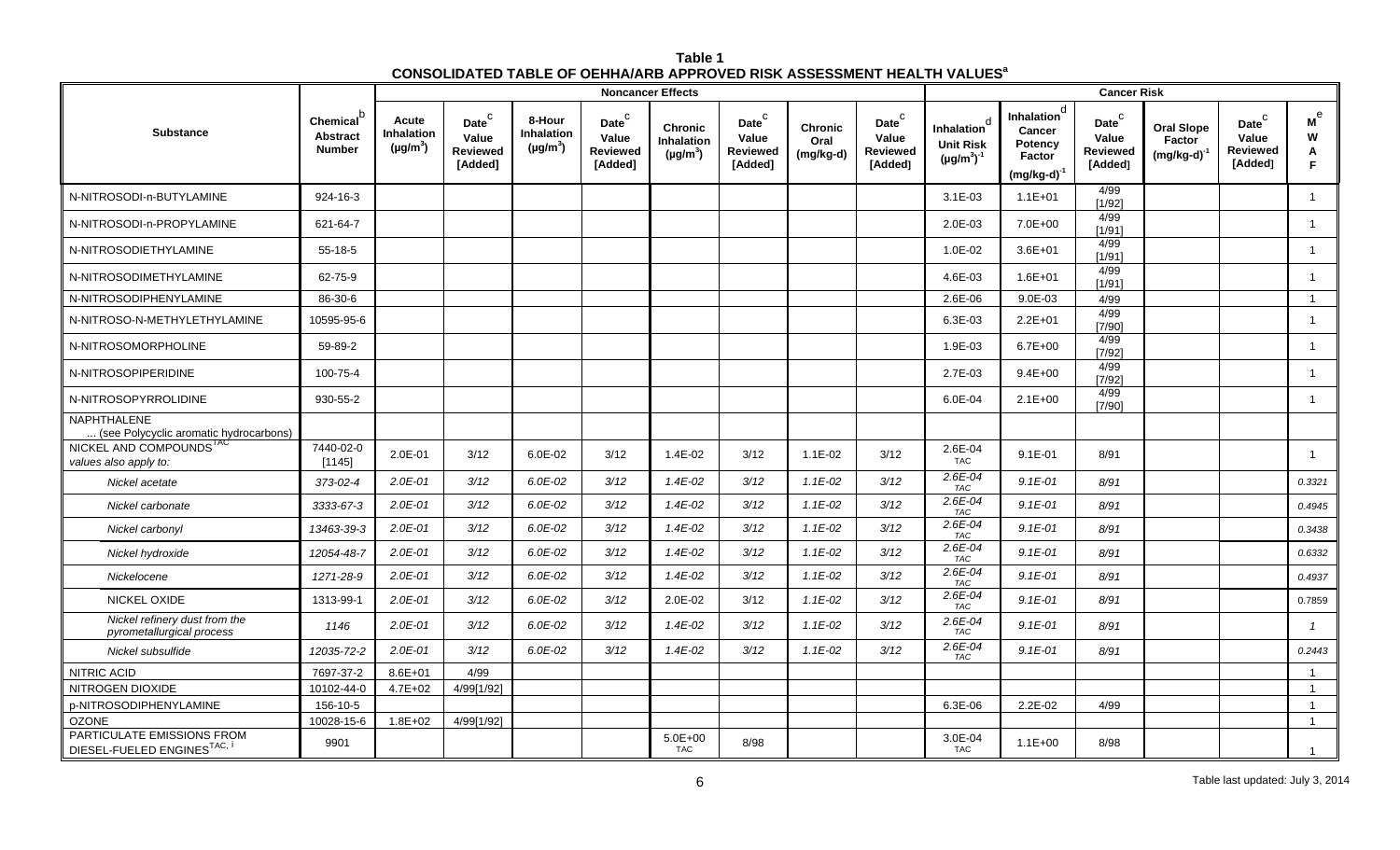| Table 1                                                                                   |  |
|-------------------------------------------------------------------------------------------|--|
| <b>CONSOLIDATED TABLE OF OEHHA/ARB APPROVED RISK ASSESSMENT HEALTH VALUES<sup>8</sup></b> |  |

|                                                              |                                                    |                                             | <b>Noncancer Effects</b>                                 |                                                    |                                                                    |                                                      |                                                                   |                                     |                                                                   |                                                                                 | <b>Cancer Risk</b>                                                                  |                                                            |                                                                                 |                                                          |                                                      |  |  |  |
|--------------------------------------------------------------|----------------------------------------------------|---------------------------------------------|----------------------------------------------------------|----------------------------------------------------|--------------------------------------------------------------------|------------------------------------------------------|-------------------------------------------------------------------|-------------------------------------|-------------------------------------------------------------------|---------------------------------------------------------------------------------|-------------------------------------------------------------------------------------|------------------------------------------------------------|---------------------------------------------------------------------------------|----------------------------------------------------------|------------------------------------------------------|--|--|--|
| <b>Substance</b>                                             | Chemical <sup>D</sup><br>Abstract<br><b>Number</b> | Acute<br><b>Inhalation</b><br>$(\mu g/m^3)$ | Date <sup>C</sup><br>Value<br><b>Reviewed</b><br>[Added] | 8-Hour<br>Inhalation<br>( $\mu$ g/m <sup>3</sup> ) | $\mathsf{Date}^\complement$<br>Value<br><b>Reviewed</b><br>[Added] | <b>Chronic</b><br><b>Inhalation</b><br>$(\mu g/m^3)$ | $\mathsf{Date}^\mathsf{C}$<br>Value<br><b>Reviewed</b><br>[Added] | <b>Chronic</b><br>Oral<br>(mg/kg-d) | $\mathsf{Date}^\mathsf{C}$<br>Value<br><b>Reviewed</b><br>[Added] | Inhalation<br><b>Unit Risk</b><br>$(\mu g/m^3)^{-1}$                            | Inhalation <sup>d</sup><br>Cancer<br>Potency<br>Factor<br>$(mg/kg-d)^{-1}$          | $\mathsf{Date}^\mathsf{C}$<br>Value<br>Reviewed<br>[Added] | <b>Oral Slope</b><br>Factor<br>$(mg/kg-d)^{-1}$                                 | Date <sup>C</sup><br>Value<br><b>Reviewed</b><br>[Added] | $\boldsymbol{\mathsf{M}}^\mathsf{e}$<br>W<br>A<br>F. |  |  |  |
| PENTACHLOROPHENOL<br>(see Chlorophenols)                     |                                                    |                                             |                                                          |                                                    |                                                                    |                                                      |                                                                   |                                     |                                                                   |                                                                                 |                                                                                     |                                                            |                                                                                 |                                                          |                                                      |  |  |  |
| PERCHLOROETHYLENE <sup>TAC</sup><br>(Tetrachloroethylene)    | 127-18-4                                           | $2.0E + 04$                                 | 4/99                                                     |                                                    |                                                                    | $3.5E + 01$<br><b>TAC</b>                            | 10/91                                                             |                                     |                                                                   | 5.9E-06<br>TAC                                                                  | $2.1E-02$                                                                           | 10/91                                                      |                                                                                 |                                                          | $\overline{1}$                                       |  |  |  |
| PHENOL                                                       | 108-95-2                                           | $5.8E + 03$                                 | 4/99                                                     |                                                    |                                                                    | $2.0E + 02$                                          | 4/00                                                              |                                     |                                                                   |                                                                                 |                                                                                     |                                                            |                                                                                 |                                                          | $\overline{1}$                                       |  |  |  |
| PHOSGENE                                                     | 75-44-5                                            | $4.0E + 00$                                 | 4/99                                                     |                                                    |                                                                    |                                                      |                                                                   |                                     |                                                                   |                                                                                 |                                                                                     |                                                            |                                                                                 |                                                          | $\overline{1}$                                       |  |  |  |
| <b>PHOSPHINE</b>                                             | 7803-51-2                                          |                                             |                                                          |                                                    |                                                                    | 8.0E-01                                              | 9/02                                                              |                                     |                                                                   |                                                                                 |                                                                                     |                                                            |                                                                                 |                                                          | $\overline{1}$                                       |  |  |  |
| PHOSPHORIC ACID                                              | 7664-38-2                                          |                                             |                                                          |                                                    |                                                                    | 7.0E+00                                              | 2/00                                                              |                                     |                                                                   |                                                                                 |                                                                                     |                                                            |                                                                                 |                                                          | $\overline{1}$                                       |  |  |  |
| PHTHALIC ANHYDRIDE                                           | 85-44-9                                            |                                             |                                                          |                                                    |                                                                    | $2.0E + 01$                                          | $1/01$                                                            |                                     |                                                                   |                                                                                 |                                                                                     |                                                            |                                                                                 |                                                          | $\overline{1}$                                       |  |  |  |
| PCB (POLYCHLORINATED BIPHENYLS)<br>(unspeciated mixture)     | 1336-36-3                                          |                                             |                                                          |                                                    |                                                                    |                                                      |                                                                   |                                     |                                                                   | 2.0E-05<br>[lowest risk]<br>$1.1E - 04$<br>[low risk]<br>5.7E-04<br>[high risk] | 7.0E-02<br>[lowest risk]<br>$4.0E - 01$<br>[low risk]<br>$2.0E + 00$<br>[high risk] | 4/99                                                       | 7.0E-02<br>[lowest risk]<br>4.0E-01<br>[low risk]<br>$2.0E + 00$<br>[high risk] | 10/00                                                    | -1                                                   |  |  |  |
| PCB (POLYCHLORINATED BIPHENYLS<br>(speciated) <sup>k</sup>   |                                                    |                                             |                                                          |                                                    |                                                                    |                                                      |                                                                   |                                     |                                                                   |                                                                                 |                                                                                     |                                                            |                                                                                 |                                                          |                                                      |  |  |  |
| 3,3',4,4'-TETRACHLOROBIPHENYL<br>(PCB 77)                    | 32598-13-3                                         |                                             |                                                          |                                                    |                                                                    | 4.0E-01                                              | 8/03                                                              | 1.0E-04                             | 8/03                                                              | 3.8E-03                                                                         | $1.3E + 01$                                                                         | 8/03                                                       | $1.3E + 01$                                                                     | 8/03                                                     | $\mathbf{1}$                                         |  |  |  |
| 3,4,4',5-TETRACHLOROBIPHENYL<br>(PCB 81)                     | 70362-50-4                                         |                                             |                                                          |                                                    |                                                                    | 1.3E-01                                              | 1/11                                                              | 3.3E-05                             | 1/11                                                              | $1.1E-02$                                                                       | $3.9E + 01$                                                                         | 1/11                                                       | $3.9E + 01$                                                                     | 1/11                                                     | $\mathbf{1}$                                         |  |  |  |
| $2,3,3',4,4'-$<br>PENTACHLOROBIPHENYL<br>(PCB 105)           | 32598-14-4                                         |                                             |                                                          |                                                    |                                                                    | $1.3E + 00$                                          | 1/11                                                              | 3.3E-04                             | 1/11                                                              | $1.1E-03$                                                                       | $3.9E + 00$                                                                         | 1/11                                                       | $3.9E + 00$                                                                     | 1/11                                                     | $\mathbf{1}$                                         |  |  |  |
| 2,3,4,4',5<br>PENTACHLOROBIPHENYL (PCB<br>114)               | 74472-37-0                                         |                                             |                                                          |                                                    |                                                                    | $1.3E + 00$                                          | 1/11                                                              | 3.3E-04                             | 1/11                                                              | $1.1E-03$                                                                       | $3.9E + 00$                                                                         | 1/11                                                       | $3.9E + 00$                                                                     | 1/11                                                     | $\mathbf{1}$                                         |  |  |  |
| $2.3'$ .4.4'.5-<br>PENTACHLOROBIPHENYL<br>(PCB 118)          | 31508-00-6                                         |                                             |                                                          |                                                    |                                                                    | $1.3E + 00$                                          | 1/11                                                              | 3.3E-04                             | 1/11                                                              | $1.1E-03$                                                                       | $3.9E + 00$                                                                         | 1/11                                                       | $3.9E + 00$                                                                     | 1/11                                                     | $\mathbf{1}$                                         |  |  |  |
| $2,3',4,4',5'$ -<br>PENTACHLOROBIPHENYL<br>(PCB 123)         | 65510-44-3                                         |                                             |                                                          |                                                    |                                                                    | $1.3E + 00$                                          | 1/11                                                              | 3.3E-04                             | 1/11                                                              | $1.1E-03$                                                                       | $3.9E + 00$                                                                         | 1/11                                                       | $3.9E + 00$                                                                     | 1/11                                                     | $\overline{1}$                                       |  |  |  |
| 3,3',4,4',5<br>PENTACHLOROBIPHENYL<br>(PCB 126)              | 57465-28-8                                         |                                             |                                                          |                                                    |                                                                    | 4.0E-04                                              | 8/03                                                              | 1.0E-07                             | 8/03                                                              | $3.8E + 00$                                                                     | $1.3E + 04$                                                                         | 8/03                                                       | $1.3E + 04$                                                                     | 8/03                                                     | $\mathbf{1}$                                         |  |  |  |
| 2,3,3',4,4',5<br><b>HEXACHLOROBIPHENYL</b><br>(PCB 156)      | 38380-08-4                                         |                                             |                                                          |                                                    |                                                                    | $1.3E + 00$                                          | 1/11                                                              | 3.3E-04                             | 1/11                                                              | $1.1E-03$                                                                       | $3.9E + 00$                                                                         | 1/11                                                       | $3.9E + 00$                                                                     | 1/11                                                     | $\mathbf{1}$                                         |  |  |  |
| $2,3,3',4,4',5'$ -<br><b>HEXACHLOROBIPHENYL</b><br>(PCB 157) | 69782-90-7                                         |                                             |                                                          |                                                    |                                                                    | $1.3E + 00$                                          | 1/11                                                              | 3.3E-04                             | 1/11                                                              | $1.1E-03$                                                                       | $3.9E + 00$                                                                         | 1/11                                                       | $3.9E + 00$                                                                     | 1/11                                                     | $\mathbf{1}$                                         |  |  |  |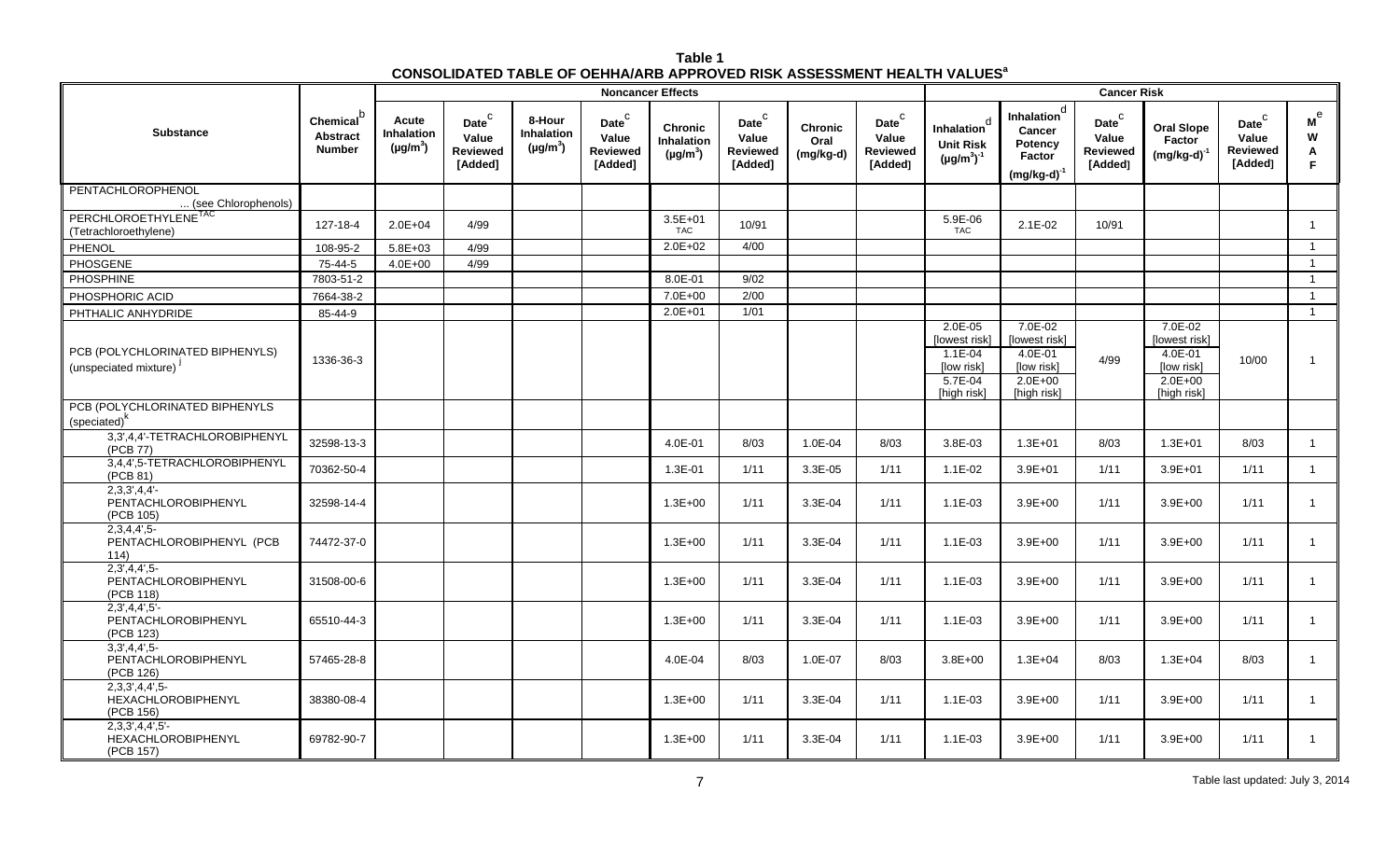| Table 1                                                                                   |  |
|-------------------------------------------------------------------------------------------|--|
| <b>CONSOLIDATED TABLE OF OEHHA/ARB APPROVED RISK ASSESSMENT HEALTH VALUES<sup>8</sup></b> |  |

|                                                                                                    |                                                           |                                      |                                                          |                                       |                                                          | <b>Noncancer Effects</b>                             |                                                            |                                       |                                                  |                                                                             |                                                                    | <b>Cancer Risk</b>                                         |                                                 |                                                            |                                         |
|----------------------------------------------------------------------------------------------------|-----------------------------------------------------------|--------------------------------------|----------------------------------------------------------|---------------------------------------|----------------------------------------------------------|------------------------------------------------------|------------------------------------------------------------|---------------------------------------|--------------------------------------------------|-----------------------------------------------------------------------------|--------------------------------------------------------------------|------------------------------------------------------------|-------------------------------------------------|------------------------------------------------------------|-----------------------------------------|
| <b>Substance</b>                                                                                   | Chemical <sup>b</sup><br><b>Abstract</b><br><b>Number</b> | Acute<br>Inhalation<br>$(\mu g/m^3)$ | Date <sup>C</sup><br>Value<br><b>Reviewed</b><br>[Added] | 8-Hour<br>Inhalation<br>$(\mu g/m^3)$ | Date <sup>C</sup><br>Value<br><b>Reviewed</b><br>[Added] | <b>Chronic</b><br><b>Inhalation</b><br>$(\mu g/m^3)$ | $\mathsf{Date}^\mathsf{C}$<br>Value<br>Reviewed<br>[Added] | <b>Chronic</b><br>Oral<br>$(mg/kg-d)$ | Date $^C$<br>Value<br><b>Reviewed</b><br>[Added] | <sub>c</sub><br><b>Inhalation</b><br><b>Unit Risk</b><br>$(\mu g/m^3)^{-1}$ | d<br>Inhalation<br>Cancer<br>Potency<br>Factor<br>$(mg/kg-d)^{-1}$ | $\mathsf{Date}^\mathsf{C}$<br>Value<br>Reviewed<br>[Added] | <b>Oral Slope</b><br>Factor<br>$(mg/kg-d)^{-1}$ | $\mathsf{Date}^\mathsf{C}$<br>Value<br>Reviewed<br>[Added] | $\mathsf{M}^\mathrm{e}$<br>W<br>Α<br>F. |
| $2,3',4,4',5,5'-$<br><b>HEXACHLOROBIPHENYL</b><br>(PCB 167)                                        | 52663-72-6                                                |                                      |                                                          |                                       |                                                          | $1.3E + 00$                                          | 1/11                                                       | 3.3E-04                               | 1/11                                             | $1.1E - 03$                                                                 | $3.9E + 00$                                                        | 1/11                                                       | $3.9E + 00$                                     | 1/11                                                       |                                         |
| $3,3',4,4',5,5'$ -<br>HEXACHLOROBIPHENYL<br>(PCB 169)                                              | 32774-16-6                                                |                                      |                                                          |                                       |                                                          | 1.3E-03                                              | 1/11                                                       | 3.3E-07                               | 1/11                                             | $1.1E + 00$                                                                 | $3.9E + 03$                                                        | 1/11                                                       | $3.9E + 03$                                     | 1/11                                                       |                                         |
| $2,3,3',4,4',5,5'-$<br>HEPTACHLOROBIPHENYL<br>(PCB 189)                                            | 39635-31-9                                                |                                      |                                                          |                                       |                                                          | $1.3E + 00$                                          | 1/11                                                       | 3.3E-04                               | 1/11                                             | 1.1E-03                                                                     | $3.9E + 00$                                                        | 1/11                                                       | $3.9E + 00$                                     | 1/11                                                       |                                         |
| POLYCHLORINATED DIBENZO-P-DIOXINS<br>(PCDD)<br>(Treated as 2,3,7,8-TCDD for HRA) <sup>TAC, k</sup> | 1085<br>1086                                              |                                      |                                                          |                                       |                                                          | 4.0E-05                                              | 2/00                                                       | 1.0E-08                               | 10/00                                            | $3.8E + 01$<br><b>TAC</b>                                                   | $1.3E + 05$                                                        | 8/86                                                       | $1.3E + 05$<br><b>TAC</b>                       | 8/86                                                       |                                         |
| 2,3,7,8-TETRACHLORODIBENZO-<br>P-DIOXIN <sup>TAC</sup>                                             | 1746-01-6                                                 |                                      |                                                          |                                       |                                                          | 4.0E-05                                              | 2/00                                                       | 1.0E-08                               | 10/00                                            | $3.8E + 01$<br>TAC                                                          | $1.3E + 05$                                                        | 8/86                                                       | $1.3E + 05$<br><b>TAC</b>                       | 8/86                                                       | $\overline{1}$                          |
| 1,2,3,7,8-PENTACHLORODIBENZO-<br>P-DIOXIN                                                          | 40321-76-4                                                |                                      |                                                          |                                       |                                                          | 4.0E-05                                              | 8/03                                                       | $1.0E-08$                             | 8/03                                             | $3.8E + 01$                                                                 | $1.3E + 0.5$                                                       | 8/03                                                       | $1.3E + 0.5$                                    | 8/03                                                       | $\mathbf{1}$                            |
| 1,2,3,4,7,8<br>HEXACHLORODIBENZO-P-DIOXIN                                                          | 39227-28-6                                                |                                      |                                                          |                                       |                                                          | 4.0E-04                                              | 2/00                                                       | 1.0E-07                               | 10/00                                            | $3.8E + 00$                                                                 | $1.3E + 04$                                                        | 4/99                                                       | $1.3E + 04$                                     | 10/00                                                      | $\overline{1}$                          |
| $1,2,3,6,7,8-$<br>HEXACHLORODIBENZO-P-DIOXIN                                                       | 57653-85-7                                                |                                      |                                                          |                                       |                                                          | 4.0E-04                                              | 2/00                                                       | 1.0E-07                               | 10/00                                            | $3.8E + 00$                                                                 | $1.3E + 04$                                                        | 4/99                                                       | $1.3E + 04$                                     | 10/00                                                      | $\overline{1}$                          |
| $1,2,3,7,8,9-$<br>HEXACHLORODIBENZO-P-DIOXIN                                                       | 19408-74-3                                                |                                      |                                                          |                                       |                                                          | 4.0E-04                                              | 2/00                                                       | 1.0E-07                               | 10/00                                            | $3.8E + 00$                                                                 | $1.3E + 04$                                                        | 4/99                                                       | $1.3E + 04$                                     | 10/00                                                      | $\overline{1}$                          |
| 1.2.3.4.6.7.8<br>HEPTACHLORODIBENZO-P-<br><b>DIOXIN</b>                                            | 35822-46-9                                                |                                      |                                                          |                                       |                                                          | 4.0E-03                                              | 2/00                                                       | 1.0E-06                               | 10/00                                            | 3.8E-01                                                                     | $1.3E + 03$                                                        | 4/99                                                       | $1.3E + 03$                                     | 10/00                                                      | $\overline{1}$                          |
| 1.2.3.4.6.7.8.9-<br>OCTACHLORODIBENZO-P-DIOXIN                                                     | 3268-87-9                                                 |                                      |                                                          |                                       |                                                          | 1.3E-01                                              | 1/11                                                       | 3.3E-05                               | 1/11                                             | $1.1E-02$                                                                   | $3.9E + 01$                                                        | 1/11                                                       | $3.9E + 01$                                     | 1/11                                                       |                                         |
| POLYCHLORINATED DIBENZOFURANS<br>$(PCDF)^{TAC, k}$<br>(Treated as 2,3,7,8-TCDD for HRA)            | 1080                                                      |                                      |                                                          |                                       |                                                          | 4.0E-05                                              | 2/00                                                       | $1.0E-08$                             | 10/00                                            | $3.8E + 01$<br>TAC                                                          | $1.3E + 0.5$                                                       | 8/86                                                       | $1.3E + 05$<br><b>TAC</b>                       | 8/86                                                       | -1                                      |
| $2.3.7.8 -$<br>TETRACHLORODIBENZOFURAN                                                             | 5120-73-19                                                |                                      |                                                          |                                       |                                                          | 4.0E-04                                              | 2/00                                                       | 1.0E-07                               | 10/00                                            | $3.8E + 00$                                                                 | $1.3E + 04$                                                        | 4/99                                                       | $1.3E + 04$                                     | 10/00                                                      | $\overline{1}$                          |
| $1.2.3.7.8 -$<br>PENTACHLORODIBENZOFURAN                                                           | 57117-41-6                                                |                                      |                                                          |                                       |                                                          | $1.3E-03$                                            | 1/11                                                       | 3.3E-07                               | 1/11                                             | $1.1E + 00$                                                                 | $3.9E + 03$                                                        | 1/11                                                       | $3.9E + 03$                                     | 1/11                                                       | $\mathbf{1}$                            |
| 2,3,4,7,8<br>PENTACHLORODIBENZOFURAN                                                               | 57117-31-4                                                |                                      |                                                          |                                       |                                                          | 1.3E-04                                              | 1/11                                                       | 3.3E-08                               | 1/11                                             | $1.1E + 01$                                                                 | $3.9E + 04$                                                        | 1/11                                                       | $3.9E + 04$                                     | 1/11                                                       | $\overline{1}$                          |
| 1,2,3,4,7,8<br>HEXACHLORODIBENZOFURAN                                                              | 70648-26-9                                                |                                      |                                                          |                                       |                                                          | 4.0E-04                                              | 2/00                                                       | 1.0E-07                               | 10/00                                            | $3.8E + 00$                                                                 | $1.3E + 04$                                                        | 4/99                                                       | $1.3E + 04$                                     | 10/00                                                      | $\overline{1}$                          |
| $1,2,3,6,7,8-$<br>HEXACHLORODIBENZOFURAN                                                           | 57117-44-9                                                |                                      |                                                          |                                       |                                                          | 4.0E-04                                              | 2/00                                                       | 1.0E-07                               | 10/00                                            | $3.8E + 00$                                                                 | $1.3E + 04$                                                        | 4/99                                                       | $1.3E + 04$                                     | 10/00                                                      | $\overline{1}$                          |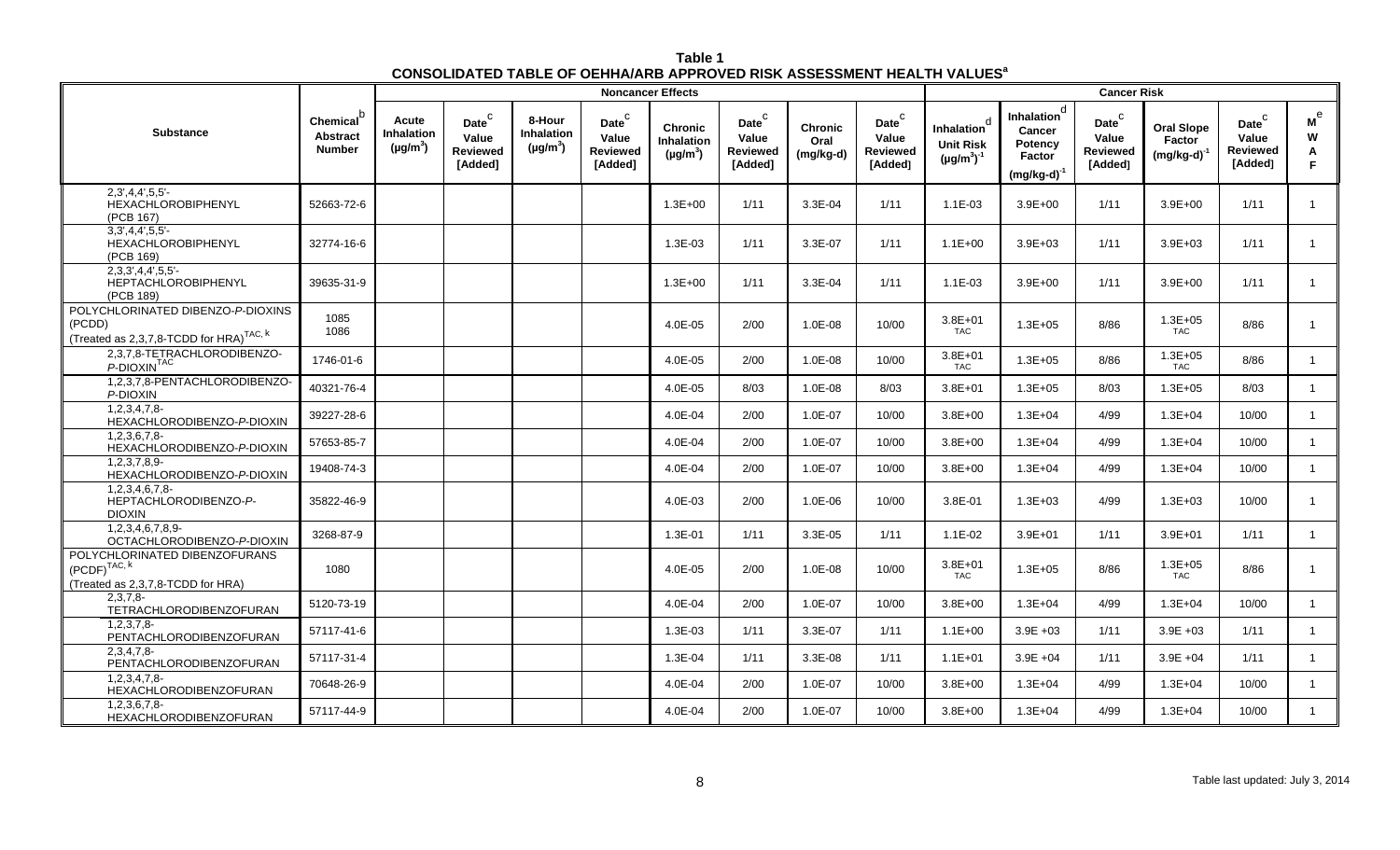| Table 1                                                                                   |
|-------------------------------------------------------------------------------------------|
| <b>CONSOLIDATED TABLE OF OEHHA/ARB APPROVED RISK ASSESSMENT HEALTH VALUES<sup>8</sup></b> |

|                                                                              |                                                     |                                                    |                                                   |                                              |                                                            | <b>Noncancer Effects</b>                      |                                                            |                                     |                                                                   |                                                                  |                                                                            | <b>Cancer Risk</b>                                       |                                                 |                                                                   |                                          |
|------------------------------------------------------------------------------|-----------------------------------------------------|----------------------------------------------------|---------------------------------------------------|----------------------------------------------|------------------------------------------------------------|-----------------------------------------------|------------------------------------------------------------|-------------------------------------|-------------------------------------------------------------------|------------------------------------------------------------------|----------------------------------------------------------------------------|----------------------------------------------------------|-------------------------------------------------|-------------------------------------------------------------------|------------------------------------------|
| Substance                                                                    | <b>Chemical</b><br><b>Abstract</b><br><b>Number</b> | Acute<br><b>Inhalation</b><br>(µg/m <sup>3</sup> ) | Date <sup>C</sup><br>Value<br>Reviewed<br>[Added] | 8-Hour<br><b>Inhalation</b><br>$(\mu g/m^3)$ | $\mathsf{Date}^\mathsf{C}$<br>Value<br>Reviewed<br>[Added] | <b>Chronic</b><br>Inhalation<br>$(\mu g/m^3)$ | $\mathsf{Date}^\mathsf{C}$<br>Value<br>Reviewed<br>[Added] | <b>Chronic</b><br>Oral<br>(mg/kg-d) | $\mathsf{Date}^\mathsf{C}$<br>Value<br><b>Reviewed</b><br>[Added] | d<br><b>Inhalation</b><br><b>Unit Risk</b><br>$(\mu g/m^3)^{-1}$ | Inhalation <sup>d</sup><br>Cancer<br>Potency<br>Factor<br>$(mg/kg-d)^{-1}$ | Date <sup>C</sup><br>Value<br><b>Reviewed</b><br>[Added] | <b>Oral Slope</b><br>Factor<br>$(mg/kg-d)^{-1}$ | $\mathsf{Date}^\mathsf{C}$<br>Value<br><b>Reviewed</b><br>[Added] | $\mathbf{M}^{\mathrm{e}}$<br>W<br>Α<br>F |
| 1,2,3,7,8,9-<br>HEXACHLORODIBENZOFURAN                                       | 72918-21-9                                          |                                                    |                                                   |                                              |                                                            | 4.0E-04                                       | 2/00                                                       | 1.0E-07                             | 10/00                                                             | $3.8E + 00$                                                      | $1.3E + 04$                                                                | 4/99                                                     | $1.3E + 04$                                     | 10/00                                                             | $\overline{1}$                           |
| 2,3,4,6,7,8<br><b>HEXACHLORODIBENZOFURAN</b>                                 | 60851-34-5                                          |                                                    |                                                   |                                              |                                                            | 4.0E-04                                       | 2/00                                                       | 1.0E-07                             | 10/00                                                             | $3.8E + 00$                                                      | $1.3E + 04$                                                                | 4/99                                                     | $1.3E + 04$                                     | 10/00                                                             | $\overline{1}$                           |
| 1,2,3,4,6,7,8-<br>HEPTACHLORODIBENZOFURAN                                    | 67562-39-4                                          |                                                    |                                                   |                                              |                                                            | 4.0E-03                                       | 2/00                                                       | 1.0E-06                             | 10/00                                                             | 3.8E-01                                                          | $1.3E + 03$                                                                | 4/99                                                     | $1.3E + 03$                                     | 10/00                                                             | $\overline{1}$                           |
| 1,2,3,4,7,8,9<br><b>HEPTACHLORODIBENZOFURAN</b>                              | 55673-89-7                                          |                                                    |                                                   |                                              |                                                            | 4.0E-03                                       | 2/00                                                       | 1.0E-06                             | 10/00                                                             | 3.8E-01                                                          | $1.3E + 03$                                                                | 4/99                                                     | $1.3E + 03$                                     | 10/00                                                             | $\overline{1}$                           |
| 1,2,3,4,6,7,8,9-<br>OCTACHLORODIBENZOFURAN                                   | 39001-02-0                                          |                                                    |                                                   |                                              |                                                            | 1.3E-01                                       | 1/11                                                       | 3.3E-05                             | 1/11                                                              | $1.1E-02$                                                        | $3.9E +01$                                                                 | 1/11                                                     | $3.9E + 01$                                     | 1/11                                                              | $\overline{1}$                           |
| POLYCYCLIC AROMATIC HYDROCARBON<br>$(PAH)^{1}$<br>[Treated as B(a)P for HRA] | 1150<br>1151                                        |                                                    |                                                   |                                              |                                                            |                                               |                                                            |                                     |                                                                   | $1.1E-03$                                                        | $3.9E + 00$                                                                | 4/99<br>[4/94]                                           | $1.2E + 01$                                     | 10/00<br>[4/94]                                                   |                                          |
| BENZ(A) ANTHRACENE <sup>1</sup>                                              | 56-55-3                                             |                                                    |                                                   |                                              |                                                            |                                               |                                                            |                                     |                                                                   | $1.1E-04$                                                        | 3.9E-01                                                                    | 4/99<br>[4/94]                                           | $1.2E + 00$                                     | 10/00<br>[4/94]                                                   | $\overline{1}$                           |
| BENZO(A)PYRENE                                                               | $50-32-8$                                           |                                                    |                                                   |                                              |                                                            |                                               |                                                            |                                     |                                                                   | $1.1E-03$                                                        | $3.9E + 00$                                                                | 4/99<br>[4/94]                                           | $1.2E + 01$                                     | 10/00<br>[4/94]                                                   |                                          |
| BENZO(B)FLUORANTHENE                                                         | 205-99-2                                            |                                                    |                                                   |                                              |                                                            |                                               |                                                            |                                     |                                                                   | $1.1E - 04$                                                      | 3.9E-01                                                                    | 4/99<br>$[4/94]$                                         | $1.2E + 00$                                     | 10/00<br>[4/94]                                                   | $\overline{1}$                           |
| BENZO(J)FLUORANTHENE <sup>1</sup>                                            | 205-82-3                                            |                                                    |                                                   |                                              |                                                            |                                               |                                                            |                                     |                                                                   | $1.1E - 04$                                                      | 3.9E-01                                                                    | 4/99<br>[4/94]                                           | $1.2E + 00$                                     | 10/00<br>[4/94]                                                   |                                          |
| BENZO(K)FLUORANTHENE                                                         | 207-08-9                                            |                                                    |                                                   |                                              |                                                            |                                               |                                                            |                                     |                                                                   | $1.1E - 04$                                                      | 3.9E-01                                                                    | 4/99<br>[4/94]                                           | $1.2E + 00$                                     | 10/00<br>[4/94]                                                   | $\overline{1}$                           |
| CHRYSENE <sup>1</sup>                                                        | 218-01-9                                            |                                                    |                                                   |                                              |                                                            |                                               |                                                            |                                     |                                                                   | $1.1E-05$                                                        | 3.9E-02                                                                    | 4/99<br>[4/94]                                           | $1.2E - 01$                                     | 10/00<br>[4/94]                                                   |                                          |
| DIBENZ(A,H)ACRIDINE                                                          | 226-36-8                                            |                                                    |                                                   |                                              |                                                            |                                               |                                                            |                                     |                                                                   | $1.1E-04$                                                        | 3.9E-01                                                                    | 4/99<br>[4/94]                                           | $1.2E + 00$                                     | 10/00<br>[4/94]                                                   |                                          |
| DIBENZ(A,H)ANTHRACENE                                                        | 53-70-3                                             |                                                    |                                                   |                                              |                                                            |                                               |                                                            |                                     |                                                                   | $1.2E - 03$                                                      | $4.1E + 00$                                                                | 4/99<br>[4/94]                                           | $4.1E + 00$                                     | 10/00<br>[4/94]                                                   | $\overline{1}$                           |
| DIBENZ(A,J)ACRIDINE                                                          | 224-42-0                                            |                                                    |                                                   |                                              |                                                            |                                               |                                                            |                                     |                                                                   | $1.1E-04$                                                        | 3.9E-01                                                                    | 4/99<br>[4/94]                                           | $1.2E + 00$                                     | 10/00<br>[4/94]                                                   |                                          |
| DIBENZO(A,E)PYRENE                                                           | 192-65-4                                            |                                                    |                                                   |                                              |                                                            |                                               |                                                            |                                     |                                                                   | $1.1E-03$                                                        | $3.9E + 00$                                                                | 4/99<br>[4/94]                                           | $1.2E + 01$                                     | 10/00<br>[4/94]                                                   | $\overline{1}$                           |
| DIBENZO(A,H)PYRENE                                                           | 189-64-0                                            |                                                    |                                                   |                                              |                                                            |                                               |                                                            |                                     |                                                                   | $1.1E-02$                                                        | $3.9E + 01$                                                                | 4/99<br>[4/94]                                           | $1.2E + 02$                                     | 10/00<br>$[4/94]$                                                 |                                          |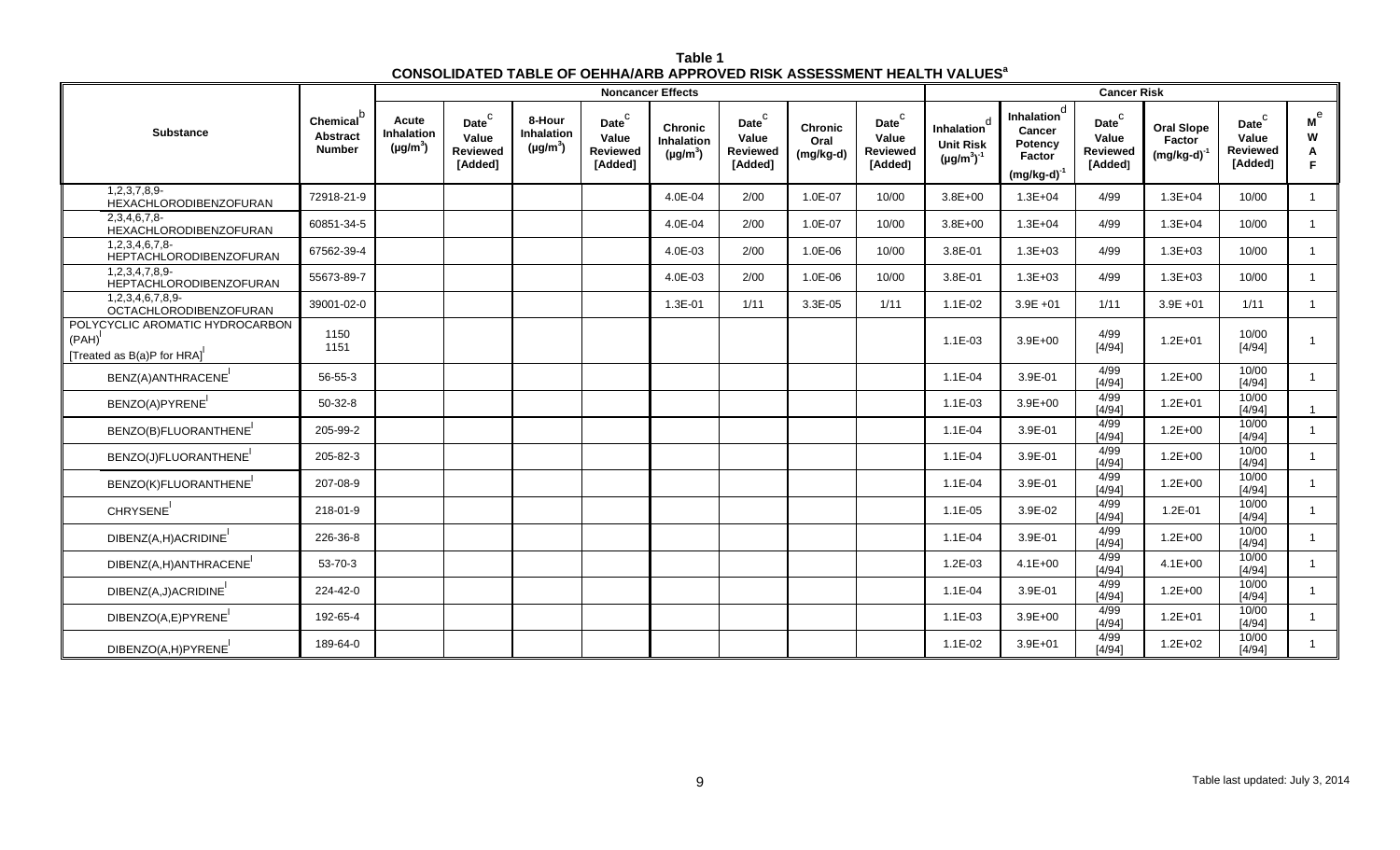| Table 1                                                                                   |  |
|-------------------------------------------------------------------------------------------|--|
| <b>CONSOLIDATED TABLE OF OEHHA/ARB APPROVED RISK ASSESSMENT HEALTH VALUES<sup>8</sup></b> |  |

|                                                |                                                           |                                      |                                                          |                                       |                                                                    | <b>Noncancer Effects</b>                      |                                                        |                                     |                                                        | <b>Cancer Risk</b>                                               |                                                                            |                                                            |                                            |                                                                   |                                |
|------------------------------------------------|-----------------------------------------------------------|--------------------------------------|----------------------------------------------------------|---------------------------------------|--------------------------------------------------------------------|-----------------------------------------------|--------------------------------------------------------|-------------------------------------|--------------------------------------------------------|------------------------------------------------------------------|----------------------------------------------------------------------------|------------------------------------------------------------|--------------------------------------------|-------------------------------------------------------------------|--------------------------------|
| <b>Substance</b>                               | Chemical <sup>®</sup><br><b>Abstract</b><br><b>Number</b> | Acute<br>Inhalation<br>$(\mu g/m^3)$ | Date <sup>C</sup><br>Value<br><b>Reviewed</b><br>[Added] | 8-Hour<br>Inhalation<br>$(\mu g/m^3)$ | $\mathsf{Date}^\complement$<br>Value<br><b>Reviewed</b><br>[Added] | <b>Chronic</b><br>Inhalation<br>$(\mu g/m^3)$ | Date $^{\rm C}$<br>Value<br><b>Reviewed</b><br>[Added] | <b>Chronic</b><br>Oral<br>(mg/kg-d) | Date $^{\rm C}$<br>Value<br><b>Reviewed</b><br>[Added] | d<br><b>Inhalation</b><br><b>Unit Risk</b><br>$(\mu g/m^3)^{-1}$ | Inhalation <sup>d</sup><br>Cancer<br>Potency<br>Factor<br>$(mg/kg-d)^{-1}$ | $\mathsf{Date}^\mathsf{C}$<br>Value<br>Reviewed<br>[Added] | <b>Oral Slope</b><br>Factor<br>$(mg/kg-d)$ | $\mathsf{Date}^\mathsf{C}$<br>Value<br><b>Reviewed</b><br>[Added] | M <sup>e</sup><br>W<br>A<br>F. |
| DIBENZO(A,I)PYRENE                             | 189-55-9                                                  |                                      |                                                          |                                       |                                                                    |                                               |                                                        |                                     |                                                        | $1.1E-02$                                                        | $3.9E + 01$                                                                | 4/99<br>[4/94]                                             | $1.2E + 02$                                | 10/00<br>[4/94]                                                   |                                |
| DIBENZO(A,L)PYRENE                             | 191-30-0                                                  |                                      |                                                          |                                       |                                                                    |                                               |                                                        |                                     |                                                        | $1.1E-02$                                                        | $3.9E + 01$                                                                | 4/99<br>[4/94]                                             | $1.2E + 02$                                | 10/00<br>[4/94]                                                   | $\overline{1}$                 |
| 7H-DIBENZO(C,G)CARBAZOLE                       | 194-59-2                                                  |                                      |                                                          |                                       |                                                                    |                                               |                                                        |                                     |                                                        | $1.1E-03$                                                        | $3.9E + 00$                                                                | 4/99<br>[4/94]                                             | $1.2E + 01$                                | 10/00<br>[4/94]                                                   | $\mathbf{1}$                   |
| $7,12-$<br>DIMETHYLBENZ(A) ANTHRACENE          | 57-97-6                                                   |                                      |                                                          |                                       |                                                                    |                                               |                                                        |                                     |                                                        | $7.1E-02$                                                        | $2.5E + 02$                                                                | 4/99<br>[4/94]                                             | $2.5E + 02$                                | 10/00<br>[4/94]                                                   | $\overline{1}$                 |
| 1,6-DINITROPYRENE                              | 42397-64-8                                                |                                      |                                                          |                                       |                                                                    |                                               |                                                        |                                     |                                                        | $1.1E-02$                                                        | $3.9E + 01$                                                                | 4/99<br>[4/94]                                             | $1.2E + 02$                                | 10/00<br>[4/94]                                                   | $\overline{1}$                 |
| 1,8-DINITROPYRENE                              | 42397-65-9                                                |                                      |                                                          |                                       |                                                                    |                                               |                                                        |                                     |                                                        | $1.1E-03$                                                        | $3.9E + 00$                                                                | 4/99<br>[4/94]                                             | $1.2E + 01$                                | 10/00<br>[4/94]                                                   | $\mathbf{1}$                   |
| INDENO(1,2,3-C,D)PYRENE                        | 193-39-5                                                  |                                      |                                                          |                                       |                                                                    |                                               |                                                        |                                     |                                                        | $1.1E-04$                                                        | 3.9E-01                                                                    | 4/99<br>[4/94]                                             | $1.2E + 00$                                | 10/00<br>[4/94]                                                   | $\overline{1}$                 |
| 3-METHYLCHOLANTHRENE                           | 56-49-5                                                   |                                      |                                                          |                                       |                                                                    |                                               |                                                        |                                     |                                                        | 6.3E-03                                                          | $2.2E + 01$                                                                | 4/99<br>[4/94]                                             | $2.2E + 01$                                | 10/00<br>[4/94]                                                   | $\mathbf{1}$                   |
| 5-METHYLCHRYSENE                               | 3697-24-3                                                 |                                      |                                                          |                                       |                                                                    |                                               |                                                        |                                     |                                                        | $1.1E-03$                                                        | $3.9E + 00$                                                                | 4/99<br>[4/94]                                             | $1.2E + 01$                                | 10/00<br>$[4/94]$                                                 | $\overline{1}$                 |
| NAPHTHALENE                                    | $91 - 20 - 3$                                             |                                      |                                                          |                                       |                                                                    | $9.0E + 00$                                   | 4/00                                                   |                                     |                                                        | 3.4E-05                                                          | 1.2E-01                                                                    | 8/04                                                       |                                            |                                                                   | $\overline{1}$                 |
| 5-NITROACENAPHTHENE                            | 602-87-9                                                  |                                      |                                                          |                                       |                                                                    |                                               |                                                        |                                     |                                                        | 3.7E-05                                                          | 1.3E-01                                                                    | 4/99<br>[4/94]                                             | 1.3E-01                                    | 10/00<br>[4/94]                                                   | $\overline{1}$                 |
| 6-NITROCHRYSENE                                | 7496-02-8                                                 |                                      |                                                          |                                       |                                                                    |                                               |                                                        |                                     |                                                        | $1.1E-02$                                                        | $3.9E + 01$                                                                | 4/99<br>[4/94]                                             | $1.2E + 02$                                | 10/00<br>[4/94]                                                   | $\mathbf{1}$                   |
| 2-NITROFLUORENE                                | 607-57-8                                                  |                                      |                                                          |                                       |                                                                    |                                               |                                                        |                                     |                                                        | $1.1E - 05$                                                      | 3.9E-02                                                                    | 4/99<br>[4/94]                                             | $1.2E - 01$                                | 10/00<br>[4/94]                                                   | $\mathbf{1}$                   |
| 1-NITROPYRENE                                  | 5522-43-0                                                 |                                      |                                                          |                                       |                                                                    |                                               |                                                        |                                     |                                                        | $1.1E-04$                                                        | 3.9E-01                                                                    | 4/99<br>[4/94]                                             | $1.2E + 00$                                | 10/00<br>[4/94]                                                   | $\overline{1}$                 |
| 4-NITROPYRENE                                  | 57835-92-4                                                |                                      |                                                          |                                       |                                                                    |                                               |                                                        |                                     |                                                        | $1.1E - 04$                                                      | 3.9E-01                                                                    | 4/99<br>[4/94]                                             | $1.2E + 00$                                | 10/00<br>[4/94]                                                   | $\overline{1}$                 |
| POTASSIUM BROMATE<br>(see Bromine & Compounds) |                                                           |                                      |                                                          |                                       |                                                                    |                                               |                                                        |                                     |                                                        |                                                                  |                                                                            |                                                            |                                            |                                                                   |                                |
| 1,3-PROPANE SULTONE                            | 1120-71-4                                                 |                                      |                                                          |                                       |                                                                    |                                               |                                                        |                                     |                                                        | 6.9E-04                                                          | $2.4E + 00$                                                                | 4/99                                                       |                                            |                                                                   | $\overline{1}$                 |
| PROPYLENE (PROPENE)                            | 115-07-1                                                  |                                      |                                                          |                                       |                                                                    | $3.0E + 03$                                   | 4/00                                                   |                                     |                                                        |                                                                  |                                                                            |                                                            |                                            |                                                                   | $\overline{1}$                 |
| PROPYLENE GLYCOL MONOMETHYL<br><b>ETHER</b>    | 107-98-2                                                  |                                      |                                                          |                                       |                                                                    | 7.0E+03                                       | 2/00                                                   |                                     |                                                        |                                                                  |                                                                            |                                                            |                                            |                                                                   | $\overline{1}$                 |
| PROPYLENE OXIDE                                | 75-56-9                                                   | $3.1E + 03$                          | 4/99                                                     |                                       |                                                                    | $3.0E + 01$                                   | 2/00                                                   |                                     |                                                        | 3.7E-06                                                          | 1.3E-02                                                                    | 4/99<br>[7/90]                                             |                                            |                                                                   | $\overline{1}$                 |
| SELENIUM AND COMPOUNDS <sup>m</sup>            | 7782-49-2<br>[1170]                                       |                                      |                                                          |                                       |                                                                    | $2.0E + 01$                                   | 12/01                                                  | 5.0E-03                             | 12/01                                                  |                                                                  |                                                                            |                                                            |                                            |                                                                   | $\overline{1}$                 |
| HYDROGEN SELENIDE                              | 7783-07-5                                                 | $5.0E + 00$                          | 4/99                                                     |                                       |                                                                    |                                               |                                                        |                                     |                                                        |                                                                  |                                                                            |                                                            |                                            |                                                                   |                                |
| Selenium sulfide                               | 7446-34-6                                                 |                                      |                                                          |                                       |                                                                    | $2.0E + 01$                                   | 12/01                                                  | $5.0E-03$                           | 12/01                                                  |                                                                  |                                                                            |                                                            |                                            |                                                                   |                                |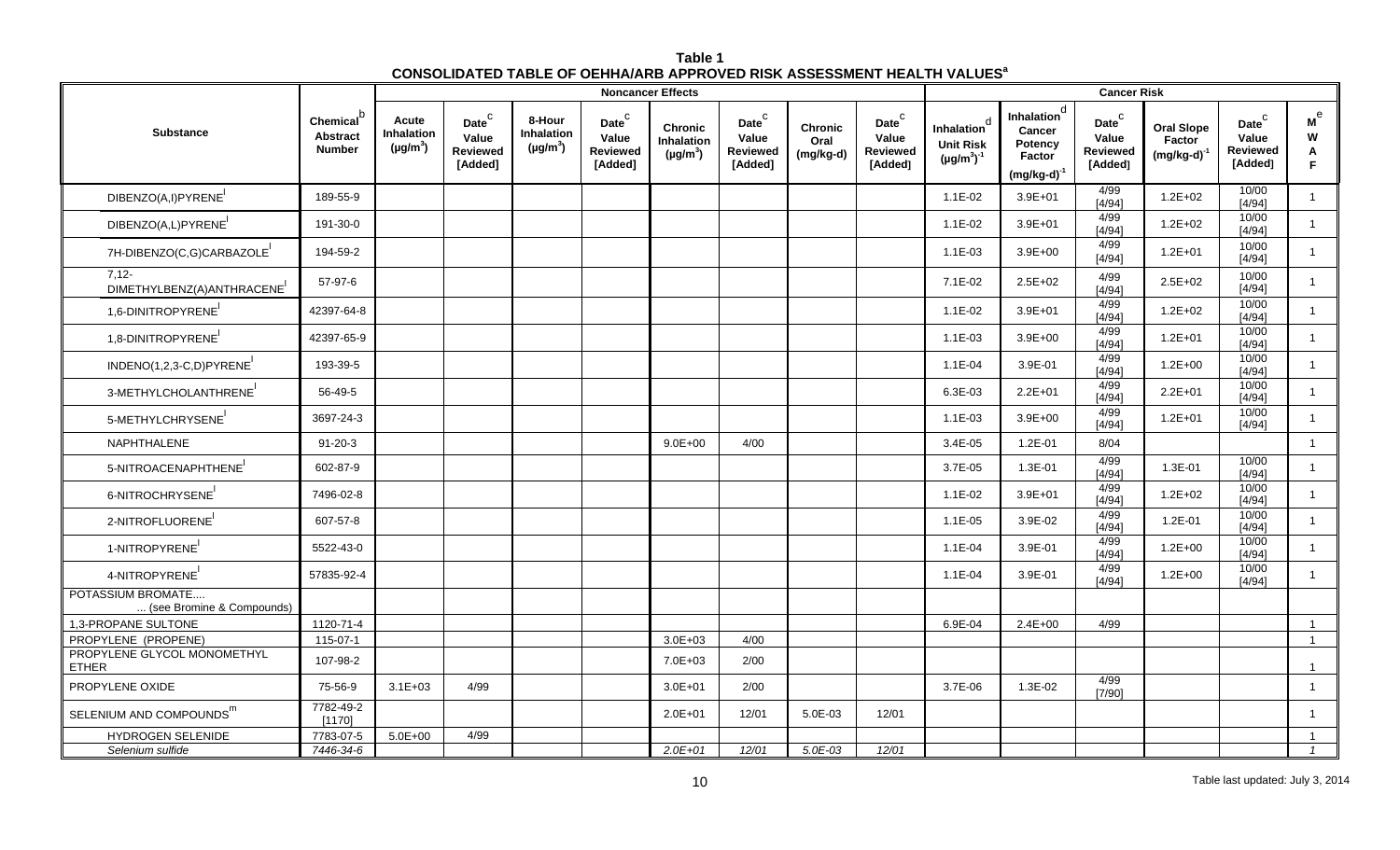| Table 1                                                                                   |
|-------------------------------------------------------------------------------------------|
| <b>CONSOLIDATED TABLE OF OEHHA/ARB APPROVED RISK ASSESSMENT HEALTH VALUES<sup>8</sup></b> |

|                                                                           |                                              |                                      |                                                   |                                              | <b>Noncancer Effects</b>                                          |                                               |                                                            |                                     | <b>Cancer Risk</b>                                                |                                                                      |                                                                            |                                                                    |                                                 |                                                                   |                                         |  |
|---------------------------------------------------------------------------|----------------------------------------------|--------------------------------------|---------------------------------------------------|----------------------------------------------|-------------------------------------------------------------------|-----------------------------------------------|------------------------------------------------------------|-------------------------------------|-------------------------------------------------------------------|----------------------------------------------------------------------|----------------------------------------------------------------------------|--------------------------------------------------------------------|-------------------------------------------------|-------------------------------------------------------------------|-----------------------------------------|--|
| <b>Substance</b>                                                          | Chemical<br><b>Abstract</b><br><b>Number</b> | Acute<br>Inhalation<br>$(\mu g/m^3)$ | Date <sup>C</sup><br>Value<br>Reviewed<br>[Added] | 8-Hour<br><b>Inhalation</b><br>$(\mu g/m^3)$ | $\mathsf{Date}^\mathsf{C}$<br>Value<br><b>Reviewed</b><br>[Added] | <b>Chronic</b><br>Inhalation<br>$(\mu g/m^3)$ | $\mathsf{Date}^\mathsf{C}$<br>Value<br>Reviewed<br>[Added] | <b>Chronic</b><br>Oral<br>(mg/kg-d) | $\mathsf{Date}^\mathsf{C}$<br>Value<br><b>Reviewed</b><br>[Added] | <sub>d</sub><br>Inhalation<br><b>Unit Risk</b><br>$(\mu g/m^3)^{-1}$ | Inhalation <sup>d</sup><br>Cancer<br>Potency<br>Factor<br>$(mg/kg-d)^{-1}$ | $\mathsf{Date}^\complement$<br>Value<br><b>Reviewed</b><br>[Added] | <b>Oral Slope</b><br>Factor<br>$(mg/kg-d)^{-1}$ | $\mathsf{Date}^\mathsf{C}$<br>Value<br><b>Reviewed</b><br>[Added] | $\mathsf{M}^\mathrm{e}$<br>W<br>Α<br>F. |  |
| SILICA [CRYSTALLINE, RESPIRABLE]                                          | 1175                                         |                                      |                                                   |                                              |                                                                   | $3.0E + 00$                                   | 2/05                                                       |                                     |                                                                   |                                                                      |                                                                            |                                                                    |                                                 |                                                                   | $\overline{1}$                          |  |
| SODIUM HYDROXIDE                                                          | 1310-73-2                                    | $8.0E + 00$                          | 4/99                                              |                                              |                                                                   |                                               |                                                            |                                     |                                                                   |                                                                      |                                                                            |                                                                    |                                                 |                                                                   | $\mathbf{1}$                            |  |
| <b>STYRENE</b>                                                            | 100-42-5                                     | $2.1E + 04$                          | 4/99                                              |                                              |                                                                   | $9.0E + 02$                                   | 4/00                                                       |                                     |                                                                   |                                                                      |                                                                            |                                                                    |                                                 |                                                                   | $\mathbf{1}$                            |  |
| <b>SULFATES</b>                                                           | 9960                                         | $1.2E + 02$                          | 4/99                                              |                                              |                                                                   |                                               |                                                            |                                     |                                                                   |                                                                      |                                                                            |                                                                    |                                                 |                                                                   | $\overline{1}$                          |  |
| SULFUR DIOXIDE                                                            | 7446-09-5                                    | $6.6E + 02$                          | 4/99[1/92]                                        |                                              |                                                                   |                                               |                                                            |                                     |                                                                   |                                                                      |                                                                            |                                                                    |                                                 |                                                                   | $\overline{1}$                          |  |
| SULFURIC ACID                                                             | 7664-93-9                                    | $1.2E + 02$                          | 4/99                                              |                                              |                                                                   | $1.0E + 00$                                   | 12/01                                                      |                                     |                                                                   |                                                                      |                                                                            |                                                                    |                                                 |                                                                   | $\overline{1}$                          |  |
| <b>SULFUR TRIOXIDE</b>                                                    | 7446-71-9                                    | $1.2E + 02$                          | 4/99                                              |                                              |                                                                   | 1.0E+00                                       | 12/01                                                      |                                     |                                                                   |                                                                      |                                                                            |                                                                    |                                                 |                                                                   | $\mathcal{I}$                           |  |
| OLEUM                                                                     | 8014-95-7                                    | $1.2E + 02$                          | 4/99                                              |                                              |                                                                   |                                               |                                                            |                                     |                                                                   |                                                                      |                                                                            |                                                                    |                                                 |                                                                   | $\mathbf{1}$                            |  |
| 1,1,2,2-TETRACHLOROETHANE                                                 | 79-34-5                                      |                                      |                                                   |                                              |                                                                   |                                               |                                                            |                                     |                                                                   | 5.8E-05                                                              | 2.0E-01                                                                    | 4/99                                                               |                                                 |                                                                   | $\overline{1}$                          |  |
| <b>TETRACHLOROPHENOLS</b><br>(see Chlorophenols)                          |                                              |                                      |                                                   |                                              |                                                                   |                                               |                                                            |                                     |                                                                   |                                                                      |                                                                            |                                                                    |                                                 |                                                                   |                                         |  |
| 2,4,5-TRICHLOROPHENOL<br>(see Chlorophenols)                              |                                              |                                      |                                                   |                                              |                                                                   |                                               |                                                            |                                     |                                                                   |                                                                      |                                                                            |                                                                    |                                                 |                                                                   |                                         |  |
| 2,4,6-TRICHLOROPHENOL<br>(see Chlorophenols)                              |                                              |                                      |                                                   |                                              |                                                                   |                                               |                                                            |                                     |                                                                   |                                                                      |                                                                            |                                                                    |                                                 |                                                                   |                                         |  |
| THIOACETAMIDE                                                             | 62-55-5                                      |                                      |                                                   |                                              |                                                                   |                                               |                                                            |                                     |                                                                   | 1.7E-03                                                              | $6.1E + 00$                                                                | 4/99                                                               |                                                 |                                                                   | $\overline{1}$                          |  |
| <b>TOLUENE</b>                                                            | 108-88-3                                     | $3.7E + 04$                          | 4/99                                              |                                              |                                                                   | $3.0E + 02$                                   | 4/00                                                       |                                     |                                                                   |                                                                      |                                                                            |                                                                    |                                                 |                                                                   | $\mathbf{1}$                            |  |
| Toluene diisocyantates                                                    | 26471-62-5                                   |                                      |                                                   |                                              |                                                                   | 7.0E-02                                       | 1/01                                                       |                                     |                                                                   | $1.1E-05$                                                            | $3.9E-02$                                                                  | 4/99                                                               |                                                 |                                                                   | $\overline{1}$                          |  |
| TOLUENE-2,4-DIISOCYANATE                                                  | 584-84-9                                     |                                      |                                                   |                                              |                                                                   | 7.0E-02                                       | 1/01                                                       |                                     |                                                                   | $1.1E-05$                                                            | 3.9E-02                                                                    | 4/99                                                               |                                                 |                                                                   | $\overline{1}$                          |  |
| TOLUENE-2,6-DIISOCYANATE                                                  | $91 - 08 - 7$                                |                                      |                                                   |                                              |                                                                   | 7.0E-02                                       | 1/01                                                       |                                     |                                                                   | 1.1E-05                                                              | 3.9E-02                                                                    | 4/99                                                               |                                                 |                                                                   | $\mathbf{1}$                            |  |
| 1,1,2-TRICHLOROETHANE<br>(Vinyl trichloride)                              | 79-00-5                                      |                                      |                                                   |                                              |                                                                   |                                               |                                                            |                                     |                                                                   | 1.6E-05                                                              | 5.7E-02                                                                    | 4/99                                                               |                                                 |                                                                   | $\mathbf{1}$                            |  |
| $\begin{array}{ll} \texttt{TRICHLOROETHYLENE}^{\texttt{TAC}} \end{array}$ | 79-01-6                                      |                                      |                                                   |                                              |                                                                   | $6.0E + 02$                                   | 4/00                                                       |                                     |                                                                   | 2.0E-06<br>TAC                                                       | 7.0E-03                                                                    | 10/90                                                              |                                                 |                                                                   | $\mathbf{1}$                            |  |
| TRIETHYLAMINE                                                             | 121-44-8                                     | $2.8E + 03$                          | 4/99                                              |                                              |                                                                   | $2.0E + 02$                                   | 9/02                                                       |                                     |                                                                   |                                                                      |                                                                            |                                                                    |                                                 |                                                                   | $\overline{1}$                          |  |
| URETHANE (Ethyl carbamate)                                                | $51 - 79 - 6$                                |                                      |                                                   |                                              |                                                                   |                                               |                                                            |                                     |                                                                   | 2.9E-04                                                              | $1.0E + 00$                                                                | 4/99<br>[7/90]                                                     |                                                 |                                                                   | $\mathbf{1}$                            |  |
| Vanadium Compounds                                                        | N/A                                          |                                      |                                                   |                                              |                                                                   |                                               |                                                            |                                     |                                                                   |                                                                      |                                                                            |                                                                    |                                                 |                                                                   | $\overline{1}$                          |  |
| Vanadium (fume or dust)                                                   | 7440-62-2                                    | $3.0E + 01$                          | 4/99                                              |                                              |                                                                   |                                               |                                                            |                                     |                                                                   |                                                                      |                                                                            |                                                                    |                                                 |                                                                   | $\overline{1}$                          |  |
| VANADIUM PENTOXIDE                                                        | 1314-62-1                                    | $3.0E + 01$                          | 4/99                                              |                                              |                                                                   |                                               |                                                            |                                     |                                                                   |                                                                      |                                                                            |                                                                    |                                                 |                                                                   | $\mathbf{1}$                            |  |
| <b>VINYL ACETATE</b>                                                      | 108-05-4                                     |                                      |                                                   |                                              |                                                                   | $2.0E + 02$                                   | 12/01                                                      |                                     |                                                                   |                                                                      |                                                                            |                                                                    |                                                 |                                                                   | $\overline{1}$                          |  |
| VINYL CHLORIDE <sup>TAC</sup> (Chloroethylene)                            | 75-01-4                                      | $1.8E + 05$                          | 4/99                                              |                                              |                                                                   |                                               |                                                            |                                     |                                                                   | 7.8E-05<br><b>TAC</b>                                                | 2.7E-01                                                                    | 12/90                                                              |                                                 |                                                                   | $\mathbf{1}$                            |  |
| <b>VINYLIDENE CHLORIDE</b><br>(1,1-Dichloroethylene)                      | 75-35-4                                      |                                      |                                                   |                                              |                                                                   | $7.0E + 01$                                   | 1/01                                                       |                                     |                                                                   |                                                                      |                                                                            |                                                                    |                                                 |                                                                   | $\mathbf{1}$                            |  |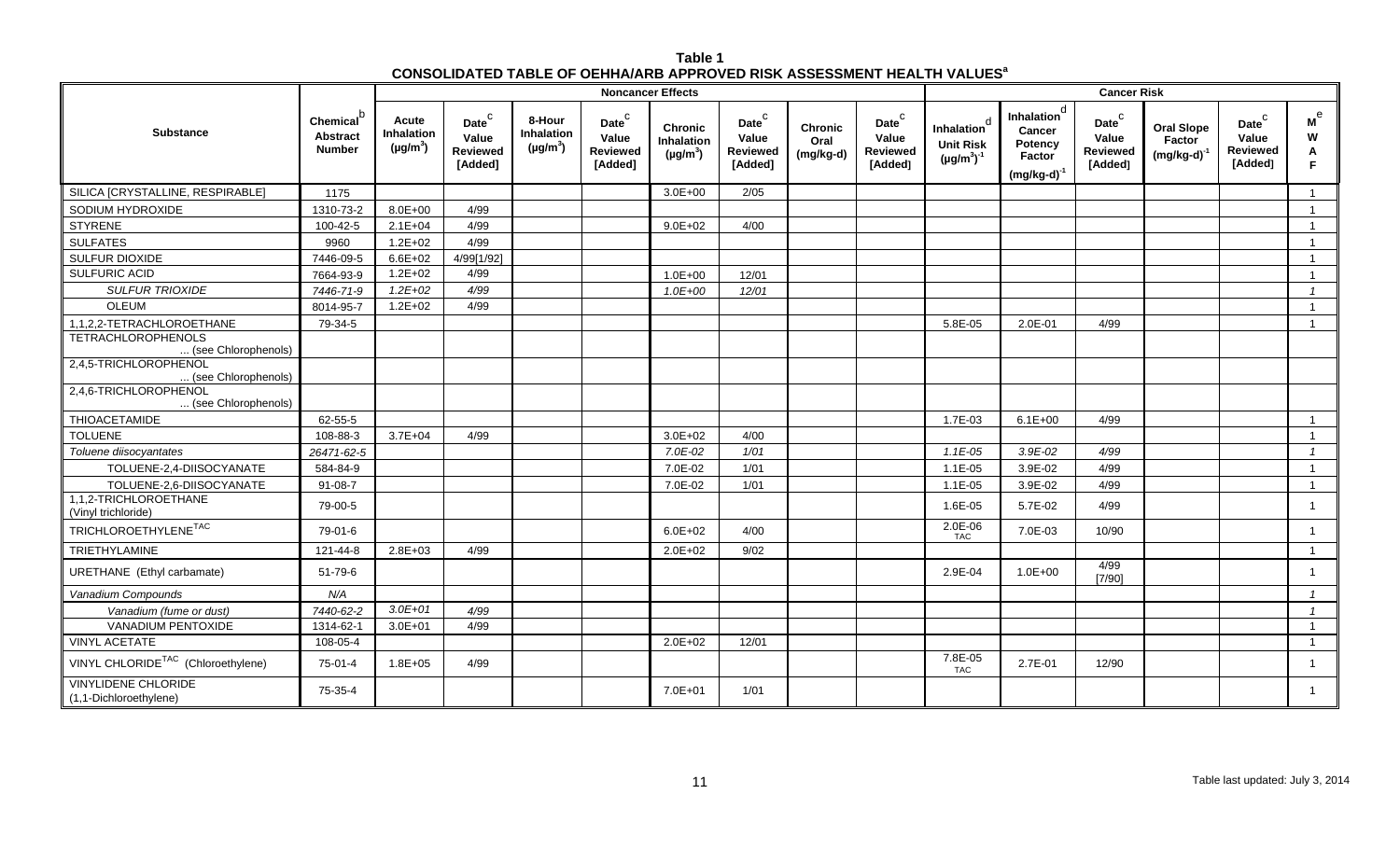| Table 1                                                                                   |
|-------------------------------------------------------------------------------------------|
| <b>CONSOLIDATED TABLE OF OEHHA/ARB APPROVED RISK ASSESSMENT HEALTH VALUES<sup>a</sup></b> |

|                         |                                       |                                |                                                   |                                       |                                      | <b>Noncancer Effects</b>                      |                                                   |                                     |                                             | <b>Cancer Risk</b>                                   |                                                                      |                                             |                                          |                                             |                          |  |
|-------------------------|---------------------------------------|--------------------------------|---------------------------------------------------|---------------------------------------|--------------------------------------|-----------------------------------------------|---------------------------------------------------|-------------------------------------|---------------------------------------------|------------------------------------------------------|----------------------------------------------------------------------|---------------------------------------------|------------------------------------------|---------------------------------------------|--------------------------|--|
| <b>Substance</b>        | Chemical<br>Abstract<br><b>Number</b> | Acute<br>Inhalation<br>(µg/m˚) | Date <sup>1</sup><br>Value<br>Reviewed<br>[Added] | 8-Hour<br>Inhalation<br>$(\mu g/m^3)$ | Date<br>Value<br>Reviewed<br>[Added] | Chronic<br><b>Inhalation</b><br>$(\mu g/m^3)$ | Date <sup>`</sup><br>Value<br>Reviewed<br>[Added] | <b>Chronic</b><br>Oral<br>(mg/kg-d) | Date<br>Value<br><b>Reviewed</b><br>[Added] | a<br>Inhalation<br><b>Unit Risk</b><br>$(\mu g/m^3)$ | <b>Inhalation</b><br>Cancer<br>Potency<br>Factor<br>$(mg/kg-d)^{-1}$ | Date<br>Value<br><b>Reviewed</b><br>[Added] | <b>Oral Slope</b><br>Factor<br>(mg/kg-d) | <b>Date</b><br>Value<br>Reviewed<br>[Added] | $\mathsf{M}^\Theta$<br>W |  |
| XYLENES (mixed isomers) | 1330-20-7                             | $2.2E + 04$                    | 4/99                                              |                                       |                                      | 7.0E+02                                       | 4/00                                              |                                     |                                             |                                                      |                                                                      |                                             |                                          |                                             |                          |  |
| m-XYLENE                | 108-38-3                              | $2.2E + 04$                    | 4/99                                              |                                       |                                      | 7.0E+02                                       | 4/00                                              |                                     |                                             |                                                      |                                                                      |                                             |                                          |                                             |                          |  |
| o-XYLENE                | 95-47-6                               | $2.2E + 04$                    | 4/99                                              |                                       |                                      | $7.0E + 02$                                   | 4/00                                              |                                     |                                             |                                                      |                                                                      |                                             |                                          |                                             |                          |  |
| p-XYLENE                | 106-42-3                              | $2.2E + 04$                    | 4/99                                              |                                       |                                      | $7.0E + 02$                                   | 4/00                                              |                                     |                                             |                                                      |                                                                      |                                             |                                          |                                             |                          |  |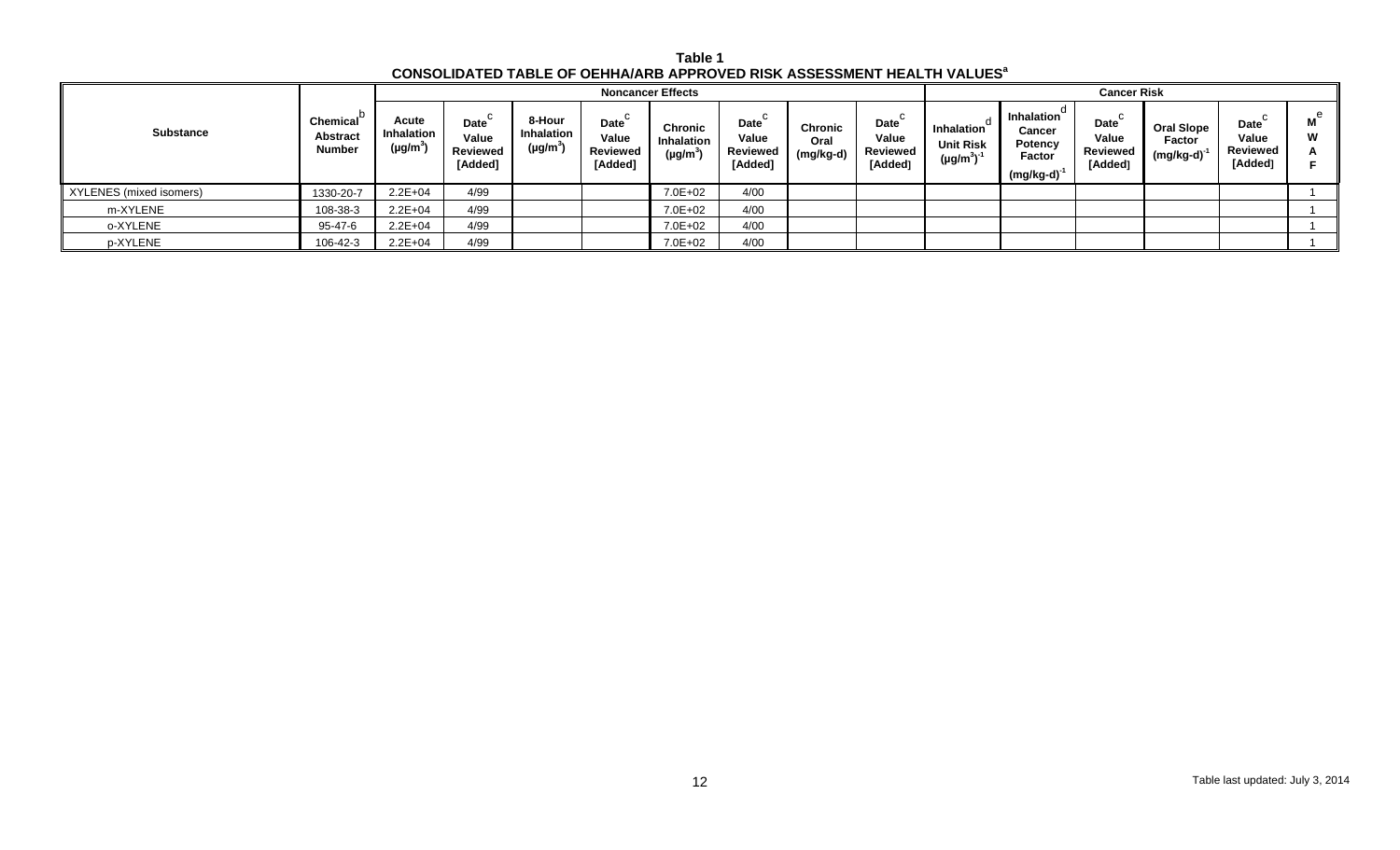**Table 1 CONSOLIDATED TABLE OF OEHHA/ARB APPROVED RISK ASSESSMENT HEALTH VALUES<sup>a</sup>**

Purpose: The purpose of this reference table is to provide a quick list of all health values that have been approved by the Office of Environmental Health Hazard Assessment (OEHHA) and the Air Resources Board (ARB) for use assessments conducted for the AB 2588 Air Toxics Hot Spots Program. The OEHHA has developed and adopted new risk assessment guidelines that update and replace the California Air Pollution Control Officers Association's (CA *Toxics "Hot Spots" Program Revised 1992 Risk Assessment Guidelines, October 1993*. The OEHHA has adopted three technical support documents for these guidelines, which can be found on their website (http://www.oehha.ca.gov/air/hot\_spots/index.html). This table lists the OEHHA adopted inhalation and oral cancer slope factors, noncancer acute Reference Exposure Levels (RELs), and inhalation and oral noncancer chronic R still in the process of adopting new health values. Therefore, new health values will periodically be added to, or deleted from, this table. Users of this table are advised to monitor the OEHHA website (www.oehha.ca.gov) f health values. May 2008 update: The Air Resources Board adopted amendments to the AB 2588 Air Toxics "Hot Spots" Emission Inventory Criteria and Guidelines Regulation (Title 17, California Code of Regulations, Section 93300.5) on Novembe The amendments became effective on September 26, 2007, after approval from the Office of Administrative Law. Under the new amendments, the substances previously listed in Appendix A-I (Substances For Which Emissions Must B Quantified) and Appendix F (Criteria For Inputs For Risk Assessment Using Screening Air Dispersion Modeling) of the ARB's Air Toxics "Hot Spots" Emission Inventory Criteria and Guidelines (EICG) (July 1997) have been remov a The *italic* font used in this table clarify applicability of OEHHA adopted health effects values to individual or grouped substances listed in the Air Toxics "Hot Spots" Emission Inventory Criteria and Guidelines, Appen *Which Emissions Must Be Quantified"*. b Chemical Abstract Service Number (CAS): For chemical groupings and mixtures where a CAS number is not applicable, the 4-digit code used in the Air Toxics "Hot Spots" Emission Inventory Criteria and Guidelines (EICG) Repo digit codes enclosed in brackets [] are codes that have been phased out, but may still appear on previously reported Hot Spots emissions. For information on the origin and use of the 4-digit code, see the EICG report. C Date Value Reviewed [Added]: These columns list the date that the health value was last reviewed by OEHHA, and/or the Scientific Review Panel, and/or approved for use in the AB 2588 Air Toxics Hot Spots Program. If the h unchanged since it was first approved for use in the Hot Spots Program, then the date that the value was first approved for use by CAPCOA is listed within the brackets [ ]. April 1999 is listed for the cancer potency values and noncancer acute RELs, which have been adopted by the OEHHA as part of the AB 2588 Hot Spot Risk Assessment Guidelines. • February 2000, April 2000, January 2001, and December 2001 are listed for the first set of 22, the second set of 16, the third set of 22, and the fourth set of 12 noncancer chronic RELs, respectively. The chronic REL for adopted in May 2002. Chronic RELs for phosphine and triethylamine were adopted in September 2002. Chronic RELs for fluorides including hydrogen fluoride were adopted August 2003. Chronic REL for silica [crystalline respira adopted February 2005. October 2000 is listed for the oral chronic RELs and oral cancer slope factors. Cancer potency value adopted for naphthalene in August 2004. The inhalation and oral cancer potency values for ethyl benzene were adopted in November 2007. • For the substances identified as Toxic Air Contaminants, the Air Resources Board hearing date is listed. The dates for acetaldehyde, benzo[a]pyrene, and methyl tertiary-butyl ether represent the dates the values were app Scientific Review Panel. On December 19, 2008, OEHHA adopted new acute, 8-hour, and chronic RELs for acetaldehyde, acrolein, arsenic, formaldehyde, manganese, and mercury. The most current health values can be found at: http://www.oehha.ca.gov/air/allrels.html. Note that the 8-hour RELs are not included in the HARP program. These health factors will be added after OEHHA approves the Guidelines Manual (2014) (Part V). Note: 1. We present the new oral RELs only in milligrams (mg/kg-d), although OEHHA has presented them in other tables in either micrograms (µg/kg-d) or milligrams. 2. All acute RELs use a 1-hour averaging period (OEHHA, 2008). RELs which were developed using earlier quidelines and specified a different averaging time are unchanged in concentration value, but now refer to the 1-hour a period. As of 8/1/2013, the affected chemicals are: benzene, carbon disulfide, carbon tetrachloride, chloroform, ethylene glycol monoethyl ether, ethylene glycol monoethyl ether acetate, and ethylene glycol monomethyl ethe may be replaced by updated RELs following the OEHHA (2008) guidelines in due course. 3. At OEHHA's direction, the chronic oral REL for arsenic does not apply to arsine because arsine is a gas and not particle associated. • OEHHA's adoption of the World Health Organization's 2005 Toxicity Equivalency Factors for polychlorinated dibenzo-p-dioxins (PCDDs), dibenzofurans (PCDFs), and dioxin-like polychlorinated biphenyls (PCBs) occurred in Jan Appendix C of OEHHA's Air Toxics Hot Spots Program Technical Support Document for Cancer Potencies at http://www.oehha.ca.gov/air/hot\_spots/pdf/AppCdioxinTEFs013111.pdf for more information. • On March 23, 2012, OEHHA adopted revised acute, 8-hour and chronic RELs for nickel and nickel compounds. The values of the RELs are listed in the table at: http://www.oehha.ca.gov/air/chronic\_rels/032312CREL.html. • On July 29, 2013, OEHHA adopted an acute and 8-hour REL, and a revised chronic REL for 1,3-butadiene. The REL values and summary can be found online at: http://www.oehha.ca.gov/air/hot\_spots/index.html. • On October 18, 2013 (February 2014 table update), OEHHA adopted acute, 8-hour, and chronic RELs for caprolactam. The REL values and summary can be found at: http://www.oehha.ca.gov/air/chronic\_rels/pdf/Caprolactam2013.pd Changes have been made to target organs to the following substances with no change to health factors: Chloroform, Diethanolamine, Fluorides and Hydrogen Fluoride, Methylene Chloride, Styrene, Xylenes. The "date added" in t reflects the date of the health factor only. On June 27, 2014, OEHHA adopted a new 8-hour REL and revised acute and chronic RELs for benzene. The REL values and summary can be found at: http://www.oehha.ca.gov/air/chronic\_rels/BenzeneJune2014.html. dInhalation cancer potency factor: The "unit risk factor" has been replaced in the new risk assessment algorithms by a factor called the "inhalation cancer potency factor". Inhalation cancer potency factors are expressed as [i.e., (mq/kq-day)<sup>-1</sup>]. They were derived from unit risk factors [units = (uq/m<sup>3</sup>)<sup>-1</sup>] by assuming that a receptor weighs 70 kilograms and breathes 20 cubic meters of air per day. The inhalation potency factor is used cancer risk using the new risk assessment algorithms defined in the OEHHA, *Air Toxics Hot Spots Program; Technical Support Document for Exposure Assessment and Stochastic Analysis (August 2012)*.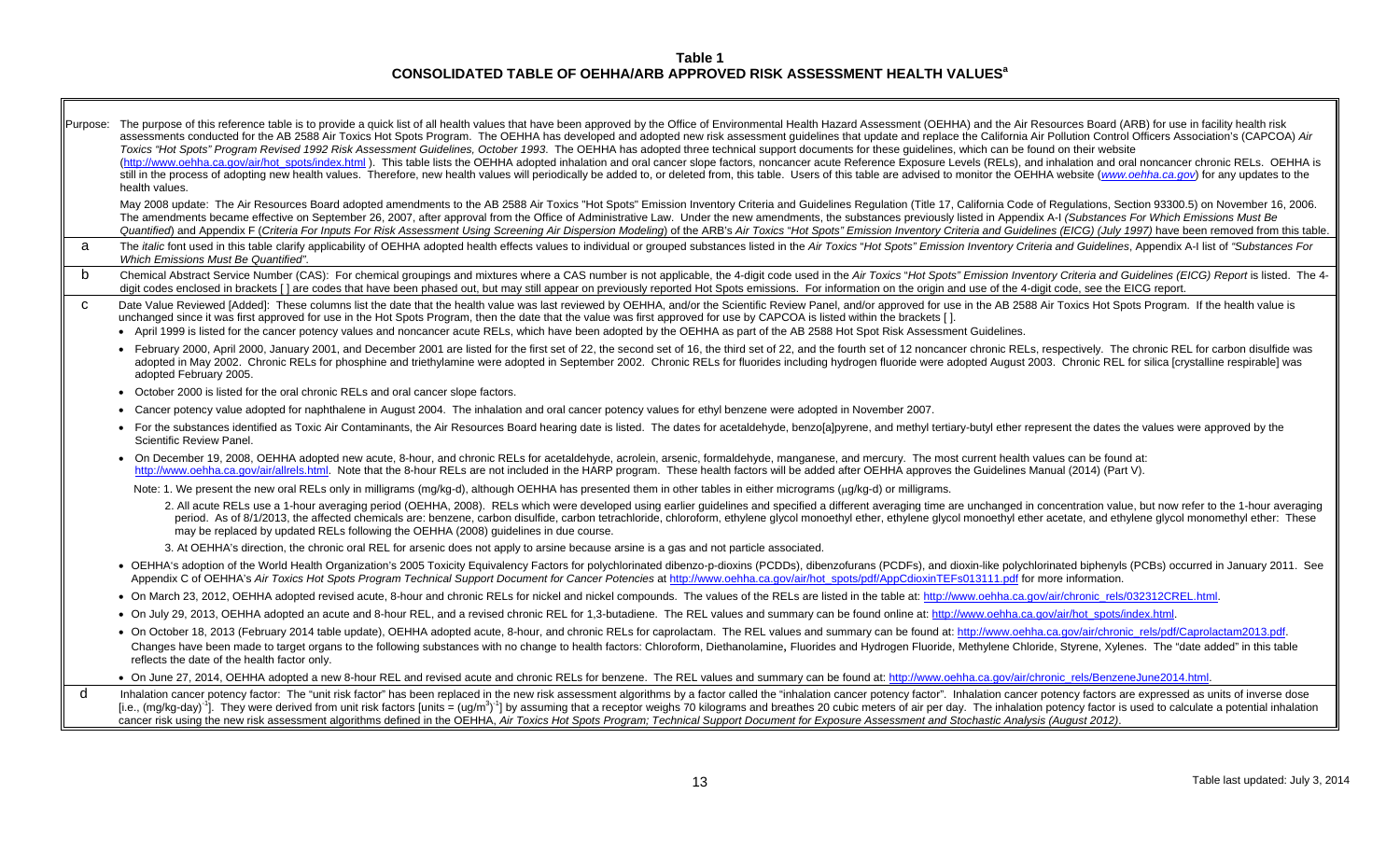## **Table 1 CONSOLIDATED TABLE OF OEHHA/ARB APPROVED RISK ASSESSMENT HEALTH VALUES<sup>a</sup>**

| $\mathbf{e}$ | Molecular Weight Adjustment Factor: Molecular weight adjustment factors (MWAF) are only to be used when a toxic metal has a cancer potency factor. For most of the Hot Spots toxic metals, the OEHHA cancer potency factor app<br>weight of the toxic metal atom contained in the overall compound. Some of the Hot Spots compounds contain various elements along with the toxic metal atom (e.g., "Nickel hydroxide", CAS number 12054-48-7, has a formula of<br>Therefore, an adjustment to the reported pounds of the overall compound is needed before applying the OEHHA cancer potency factor for "Nickel and compounds" to such a compound. This ensures that the cancer potency factor i<br>to the fraction of the overall weight of the emissions that are associated with health effects of the metal. In other cases, the Hot Spots metals are already reported as the metal atom equivalent (e.g., CAS 7440-02-0, "Nic<br>not use any further molecular weight adjustment. (Refer to Note [7] in Appendix A, List of Substances in the EICG Report for further information on how the emissions of various Hot Spots metal compounds are reported.) The<br>molecular weight adjustment factors (MWAF) to be used along with the OEHHA cancer potency factors for Hot Spots metals can be found in the MWAF column of this table. |
|--------------|-----------------------------------------------------------------------------------------------------------------------------------------------------------------------------------------------------------------------------------------------------------------------------------------------------------------------------------------------------------------------------------------------------------------------------------------------------------------------------------------------------------------------------------------------------------------------------------------------------------------------------------------------------------------------------------------------------------------------------------------------------------------------------------------------------------------------------------------------------------------------------------------------------------------------------------------------------------------------------------------------------------------------------------------------------------------------------------------------------------------------------------------------------------------------------------------------------------------------------------------------------------------------------------------------------------------------------------------------|
|              | So, for example, assume 100 pounds of "Nickel hydroxide" emissions are reported under CAS number 12054-48-7. To get the Nickel atom equivalent of these emissions, multiply by the listed MWAF (0.6332) for Nickel hydroxide:                                                                                                                                                                                                                                                                                                                                                                                                                                                                                                                                                                                                                                                                                                                                                                                                                                                                                                                                                                                                                                                                                                                 |
|              | 100 pounds $x$ 0.6332 = 63.32 pounds of Nickel atom equivalent<br>$\bullet$                                                                                                                                                                                                                                                                                                                                                                                                                                                                                                                                                                                                                                                                                                                                                                                                                                                                                                                                                                                                                                                                                                                                                                                                                                                                   |
|              | This step should be completed prior to applying the OEHHA cancer potency factor for "Nickel and compounds" in a calculation for a prioritization score or risk assessment calculation. (For more information see Chapter 8of O<br>document, The Air Toxics Hot Spots Program Guidance Manual for Preparation of Health Risk Assessments.)                                                                                                                                                                                                                                                                                                                                                                                                                                                                                                                                                                                                                                                                                                                                                                                                                                                                                                                                                                                                     |
|              | Note: The value listed in the MWAF column for Asbestos is not a molecular weight adjustment. This is a conversion factor for adjusting mass to fibers or structures. See Appendix C of OEHHA's document The Air Toxics Hot Spo                                                                                                                                                                                                                                                                                                                                                                                                                                                                                                                                                                                                                                                                                                                                                                                                                                                                                                                                                                                                                                                                                                                |
|              | Guidance Manual for Preparation of Health Risk Assessments (2003) for more information on Asbestos, or see the EICG report for reporting guidance. Also see the Asbestos footnote (designated by the letter f)                                                                                                                                                                                                                                                                                                                                                                                                                                                                                                                                                                                                                                                                                                                                                                                                                                                                                                                                                                                                                                                                                                                                |
| <b>TAC</b>   | Toxic Air Contaminant: The Air Resources Board has identified this substance as a Toxic Air Contaminant.                                                                                                                                                                                                                                                                                                                                                                                                                                                                                                                                                                                                                                                                                                                                                                                                                                                                                                                                                                                                                                                                                                                                                                                                                                      |
| f            | Asbestos: The units for the Inhalation Cancer Potency factor for asbestos are (100 PCM fibers/m <sup>3</sup> ) <sup>-1</sup> . A conversion factor of 100 fibers/0.003 µg can be multiplied by a receptor concentration of asbestos expressed in µg<br>information necessary to estimate the concentration (fibers/m <sup>3</sup> ) of asbestos at receptors of interest is available. A unit risk factor of 1.9 E 10 <sup>-4</sup> ( $\mu$ g/m <sup>3</sup> ) <sup>-1</sup> and an inhalation cancer potency factor of 2.2 E 10 <sup></sup><br>more information on asbestos quantity conversion factors, see Appendix F of OEHHA's The Air Toxics Hot Spots Program Risk Assessment Guidelines; Part II; Technical Support Document for Cancer Potency Factors (May 2009), an<br>C of OEHHA's document The Air Toxics Hot Spots Program Guidance Manual for Preparation of Health Risk Assessments (2003).                                                                                                                                                                                                                                                                                                                                                                                                                                   |
| g            | Hexavalent Chromium: In July 2011, OEHHA developed the oral cancer slope factor for chromium 6+ and compounds for the California Public Health Goal in drinking water. As of February 2014, OEHHA states it should also be use<br>Spots program.                                                                                                                                                                                                                                                                                                                                                                                                                                                                                                                                                                                                                                                                                                                                                                                                                                                                                                                                                                                                                                                                                              |
| h            | Inorganic Lead: Inorganic Lead was identified by the Air Resources Board as a Toxic Air Contaminant in April 1997. Since information on noncancer health effects show no identified threshold, no Reference Exposure Level has<br>The document, Risk Management Guidelines for New, Modified, and Existing Sources of Lead, March 2001, has been developed by ARB and OEHHA staff for assessing noncancer health impacts from sources of lead. See Appendix F of<br>OEHHA's document The Air Toxics Hot Spots Program Guidance Manual for Preparation of Health Risk Assessments (2003) for an overview of how to evaluate noncancer impacts from exposure to lead using these risk management qui                                                                                                                                                                                                                                                                                                                                                                                                                                                                                                                                                                                                                                            |
|              | Particulate Emissions from Diesel-Fueled Engines: The inhalation cancer potency factor was derived from whole diesel exhaust and should be used only for impacts from the inhalation pathway (based on diesel PM measurements)<br>impacts from speciated emissions from diesel-fueled engines are already accounted for in the inhalation cancer potency factor. However, at the discretion of the risk assessor, speciated emissions from diesel-fueled engines<br>estimate acute noncancer health impacts or the contribution to cancer risk or chronic noncancer health impacts for the non-inhalation exposure pathway. See Appendix D of OEHHA's document The Air Toxics Hot Spots Program Gu<br>Manual for Preparation of Health Risk Assessments (2003) for more information. The noncancer chronic REL for diesel exhaust is based on assumptions of contributions of diesel PM to ambient PM. It should be used with diesel<br>measurement.                                                                                                                                                                                                                                                                                                                                                                                          |
|              | Cancer Potency Factors (CPFs) for unspeciated mixtures of Polychlorinated Biphenyls:                                                                                                                                                                                                                                                                                                                                                                                                                                                                                                                                                                                                                                                                                                                                                                                                                                                                                                                                                                                                                                                                                                                                                                                                                                                          |
|              | High Risk: For use in cases where congeners with more than four chlorines comprise more than one-half percent of total polychlorinated biphenyls. Use as default CPF for Tier 1 assessments.<br>Low Risk: This number would not ordinarily be used in the Hot Spots program.<br>Lowest Risk: For use in cases where congeners with more than four chlorines comprise less than one-half percent of total polychlorinated biphenyls.                                                                                                                                                                                                                                                                                                                                                                                                                                                                                                                                                                                                                                                                                                                                                                                                                                                                                                           |
|              | As of February, 2014, there is no approved method that can be used to assess the noncancer hazard of an unspeciated PCB mixture. Persons preparing HRAs for the Hot Spots Program should consult with OEHHA and the local Air<br>Control or Air Quality Management District if an assessment of the noncancer hazard for unspeciated PCB mixtures is needed.                                                                                                                                                                                                                                                                                                                                                                                                                                                                                                                                                                                                                                                                                                                                                                                                                                                                                                                                                                                  |
| k            | Polychlorinated Dibenzo-p-dioxins and Polychlorinated Dibenzofurans (also referred to as chlorinated dioxins and dibenzofurans) and dioxin-like PCB congeners: The OEHHA has adopted the World Health Organization 2005 (WHO-0<br>Equivalency Factor scheme for evaluating the risk due to exposure to samples containing mixtures of polychlorinated dibenzo-p-dioxins (PCDD) and polychlorinated dibenzofurans (PCDF) and a number of dioxin-like PCB congener<br>Appendix A of OEHHA's Technical Support Document For Describing Available Cancer Potency Factors for more information about the scheme. See Appendix C (revised 01/20/11) of OEHHA's Technical Support Document: Methodologies<br>Derivation, Listing of Available Values, and Adjustments to Allow for Early Life Exposures (2009) online at http://oehha.ca.gov/air/hot_spots/tsd052909.html for more information about the scheme.                                                                                                                                                                                                                                                                                                                                                                                                                                     |
|              | The two numbers (i.e., 1085 and 1086) in the column listing Chemical Abstracts Numbers are used for reporting and risk assessment purposes. Be sure to input emissions under the proper code when using the HARP software. ID<br>no health values associated with it in the HARP software; therefore, no health impacts will be calculated when using ID 1085. See the Emissions Inventory Criteria and Guidelines for more information on reporting emissions.                                                                                                                                                                                                                                                                                                                                                                                                                                                                                                                                                                                                                                                                                                                                                                                                                                                                               |